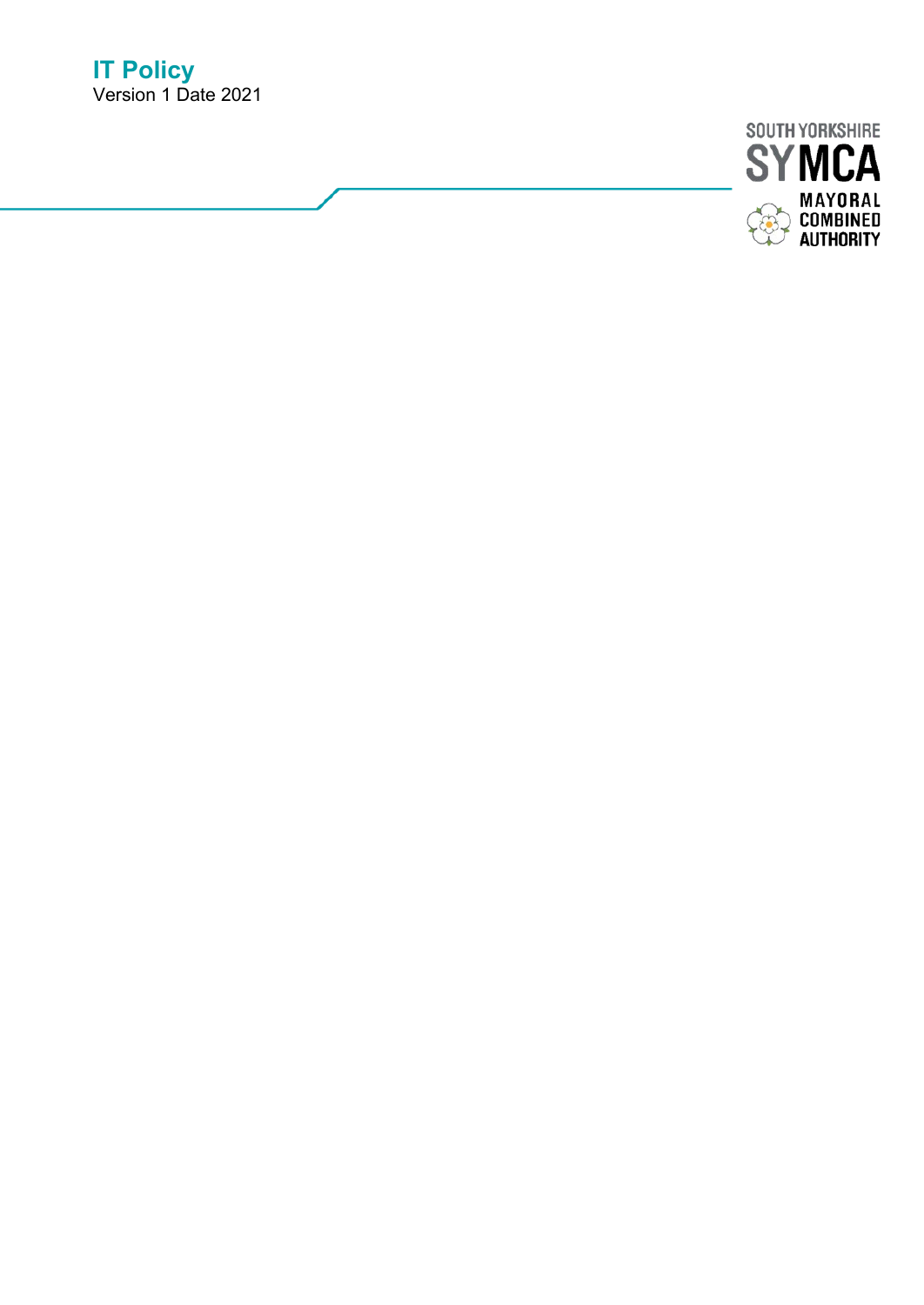# <span id="page-1-0"></span>**Document Properties**

# **Change Record**

| <b>Version</b> | <b>Author</b> | <b>Description</b>                                                   | <b>Date</b> |
|----------------|---------------|----------------------------------------------------------------------|-------------|
|                | <b>SD</b>     |                                                                      | 25/05/18    |
| $\overline{2}$ | LG            |                                                                      | 25/11/19    |
| 3              | IL            | Replaces:<br>IT Policy (P26) (April 2011)                            | Mar 2020    |
|                |               | Social Media Policy Reference: (P49) (April<br>2014)                 |             |
|                |               | Procedure for the transfer of personal data<br>(P43) (December 2009) |             |
| 4              | RR/AD         |                                                                      | June 2021   |
|                |               |                                                                      |             |

# **Document Approval**

| <b>Approving Body or</b><br>Person | Role (review, approve) | <b>Date</b> |
|------------------------------------|------------------------|-------------|
|                                    |                        |             |
|                                    |                        |             |
|                                    |                        |             |

 $\mathcal{N}$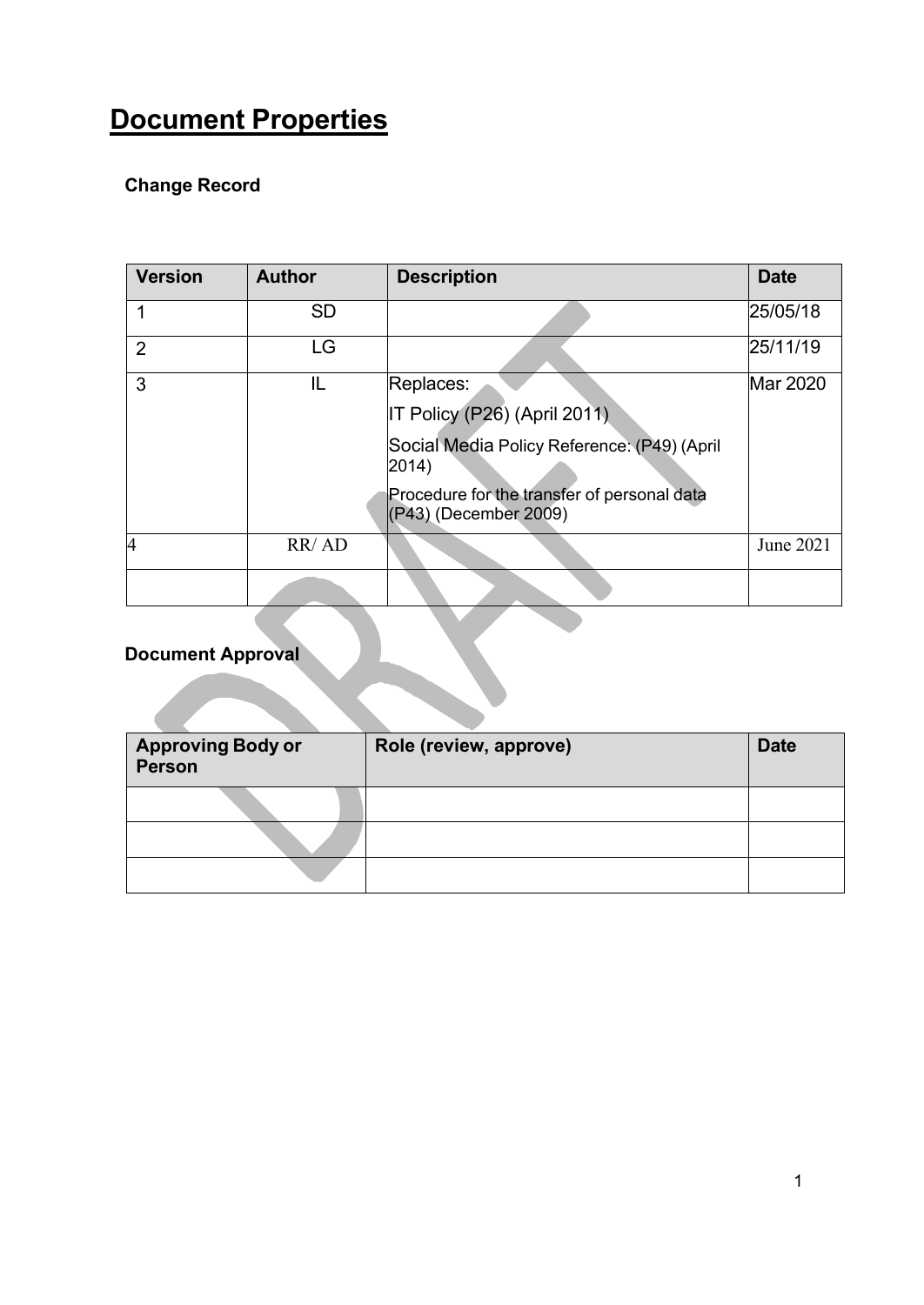# Contents

| 1. |       |  |  |  |
|----|-------|--|--|--|
| 2. |       |  |  |  |
| 3. |       |  |  |  |
|    | 3.1   |  |  |  |
| 4. |       |  |  |  |
|    | 4.1.  |  |  |  |
|    | 4.4.  |  |  |  |
|    | 4.5.  |  |  |  |
|    | 4.6.  |  |  |  |
|    | 4.7.  |  |  |  |
|    | 4.8.  |  |  |  |
|    | 4.9.  |  |  |  |
|    | 4.10. |  |  |  |
| 5. |       |  |  |  |
| 6. |       |  |  |  |
| 7. |       |  |  |  |
|    |       |  |  |  |
| 1. |       |  |  |  |
| 2. |       |  |  |  |
| 3. |       |  |  |  |
| 4. |       |  |  |  |
| 5. |       |  |  |  |
|    |       |  |  |  |
| 1. |       |  |  |  |
| 2. |       |  |  |  |
| 3. |       |  |  |  |
| 4. |       |  |  |  |
|    |       |  |  |  |
| 1. |       |  |  |  |
| 2. |       |  |  |  |
| 3. |       |  |  |  |
| 4. |       |  |  |  |
| 5. |       |  |  |  |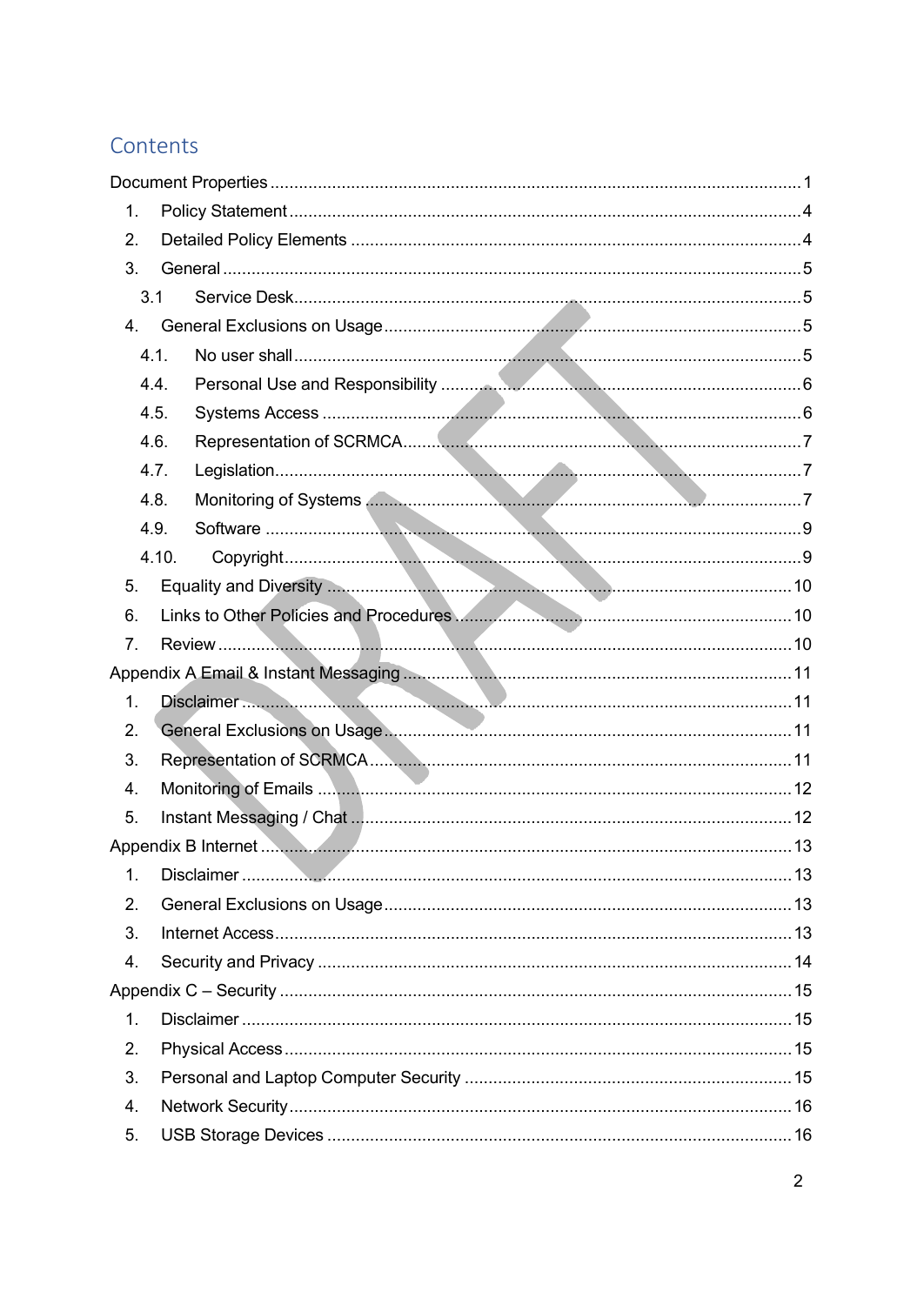| 6.                                                                                         | Connection of Non-SCRMCA IT equipment to the organisation's network16       |  |  |  |
|--------------------------------------------------------------------------------------------|-----------------------------------------------------------------------------|--|--|--|
| 7.                                                                                         |                                                                             |  |  |  |
| 8.                                                                                         | Mechanisms for reporting actual or suspected security incidents 17          |  |  |  |
|                                                                                            |                                                                             |  |  |  |
| 1.                                                                                         |                                                                             |  |  |  |
| 2.                                                                                         |                                                                             |  |  |  |
| 3.                                                                                         |                                                                             |  |  |  |
| 4.                                                                                         |                                                                             |  |  |  |
| 5.                                                                                         |                                                                             |  |  |  |
|                                                                                            |                                                                             |  |  |  |
| 1.                                                                                         |                                                                             |  |  |  |
| 2.                                                                                         |                                                                             |  |  |  |
| 3.                                                                                         |                                                                             |  |  |  |
| 4.                                                                                         |                                                                             |  |  |  |
|                                                                                            |                                                                             |  |  |  |
| 1.                                                                                         |                                                                             |  |  |  |
| 2.                                                                                         |                                                                             |  |  |  |
| 3.                                                                                         |                                                                             |  |  |  |
| 4.                                                                                         |                                                                             |  |  |  |
| The following conditions must be met for personal use to continue and also cover the<br>5. |                                                                             |  |  |  |
| 6.                                                                                         |                                                                             |  |  |  |
| 7.                                                                                         |                                                                             |  |  |  |
|                                                                                            |                                                                             |  |  |  |
| 1.                                                                                         |                                                                             |  |  |  |
| 2.                                                                                         |                                                                             |  |  |  |
| 3.                                                                                         |                                                                             |  |  |  |
| 4.                                                                                         |                                                                             |  |  |  |
| 5.                                                                                         |                                                                             |  |  |  |
| 6.                                                                                         |                                                                             |  |  |  |
| 7.                                                                                         | Contract Terms Required When Using 3rd Parties to Handle or Process Data 26 |  |  |  |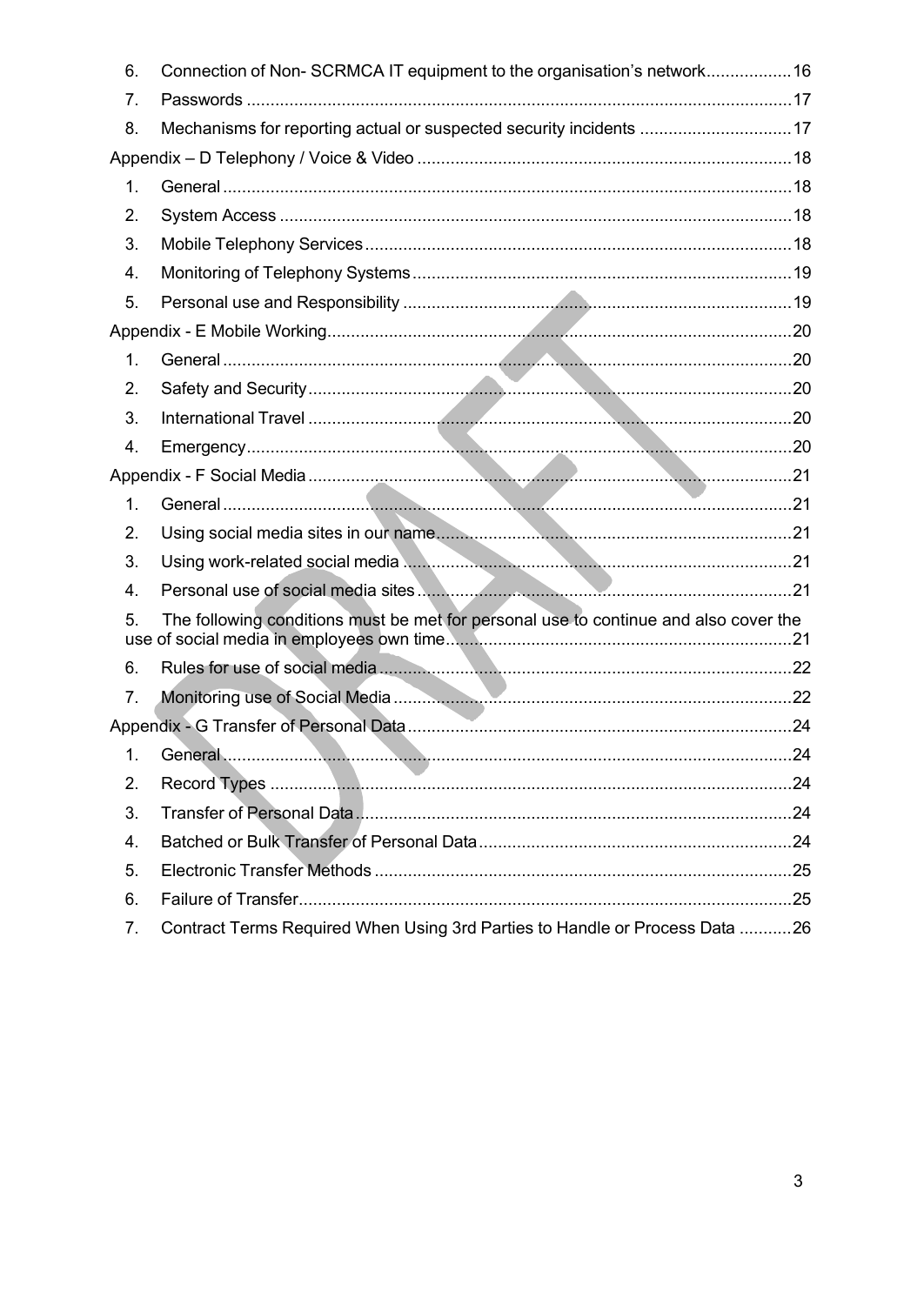# <span id="page-4-0"></span>**1. Policy Statement**

- 1.1. This policy governs the use of all Sheffield City Region Mayoral Combined Authority (SCRMCA) IT systems and services and the use of external systems and services by its staff. IT systems and services include but is not limited to PCs and Laptops,software, telephones (fixed and mobile), email, social media and the Internet. The use of personal social media where it may reflect on the values and services of SCRMCA is also included.
- 1.2. SCRMCA views IT services as valuable business tools. The organisation wishes to gain benefit from the use of IT services without subjecting itself and stakeholders to undue risks through security weaknesses or misuse.
- 1.3. All users of SCRMCA IT systems and services are expected to abide by this policy. The term User within this policy refers to any person, not just employees, working with SCRMCA who have access to SCRMCA systems and services for whatever reason.
- 1.4. With the pace of technology, it is impossible to be prescriptive of every eventuality. Users are expected to conform with values of SCRMCA in everything they do. As long as you use SCRMCA systems for authorised purposes in accordance with the organisations values and seek support from the IT department when appropriate you will be using IT systems and services appropriately
- 1.5. Users are reminded that SCRMCA engages with the public and staff in a way that requires the organisation to collect, store and use personal information. Failure to abide by this policy could lead not only to the organisational disciplinary process but to criminal investigation and sanctions under the Data Protection Act 2018, General Data Protection Regulations (GDPR) and the Computer Misuse Act 1990.

# <span id="page-4-1"></span>**2. Detailed Policy Elements**

- 2.1. Detailed policy elements specific to IT services are included as appendices to this policy. These are:
	- Appendix A Email & Instant Messaging Communication
	- Appendix B Internet Access
	- Appendix C Cyber Security
	- Appendix D Telephony / Audio Visual
	- Appendix E Mobile Working
	- Appendix F Social Media
	- Appendix G Transfer of Personal Data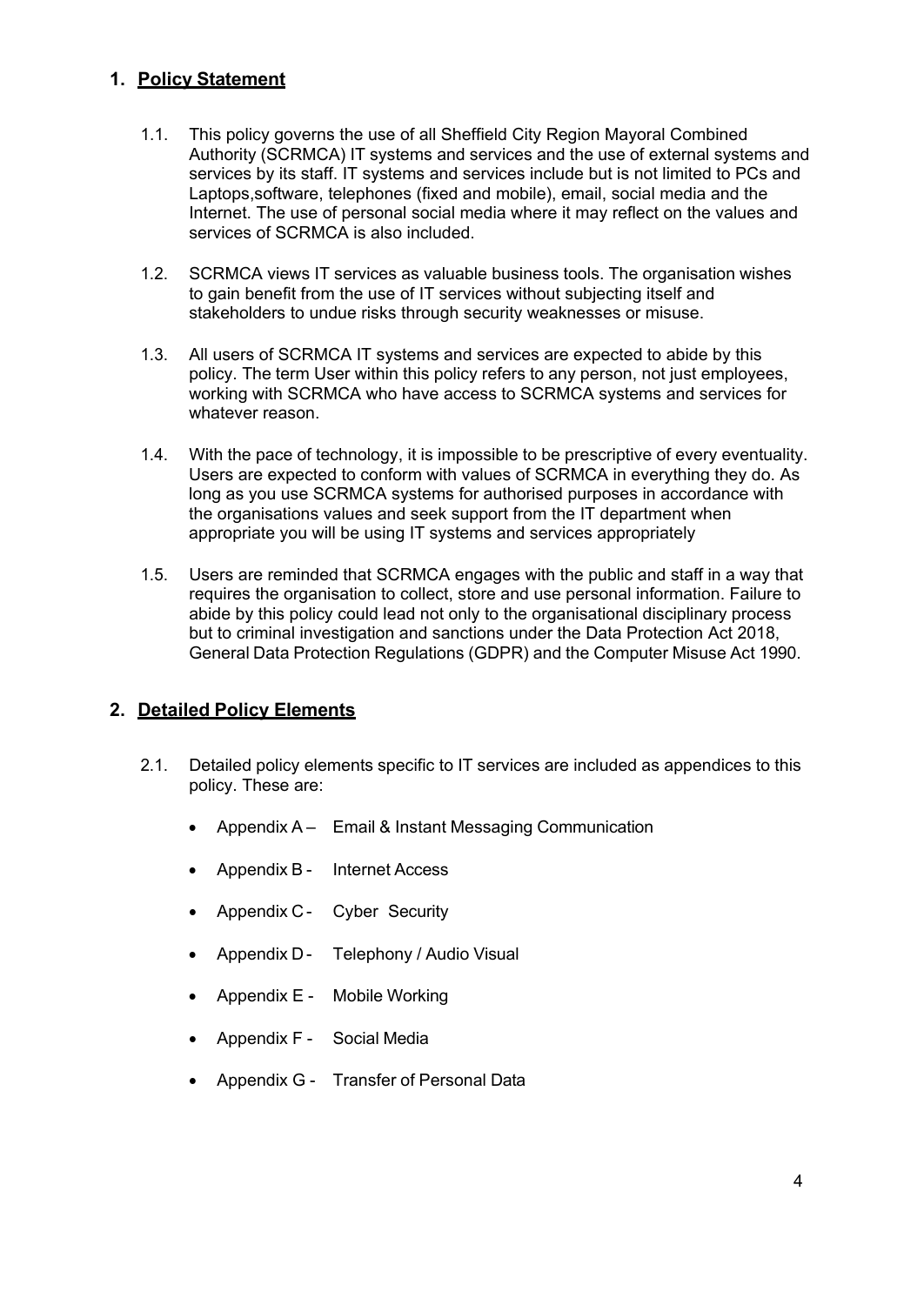# <span id="page-5-1"></span><span id="page-5-0"></span>**3. General**

- 3.1 Service Desk
	- a) SCRMCA IT services are managed using ITIL best practices. The starting pointfor all Users who have any IT issues or requests is the self-help facilities followed by the Service Desk.
	- b) To help manage the capacity of the Service Desk and ensure it is available when needed, all users will (where possible) use self-help facilities and log calls via the ServiceDesk portal prior to calling the Service Desk.
	- c) The IT department publish self-help guides on the intranet and provide the means for people to self-reset their passwords(link).
	- d) Data from the service desk from the system may be used to identify additional training or self-help quides that may be required.

# <span id="page-5-3"></span><span id="page-5-2"></span>**4. General Exclusions on Usage**

- 4.1. No user shall:
	- a) use, or allow any other person to use, SCRMCA systems in an unauthorised way.
	- b) disclose any information to unauthorised parties which would allow those parties access to the organisation's systems and information or those of its partners, suppliers, customers, or users.
	- c) use, or allow any other person to use, SCRMCA systems to gain access to store, modify or distribute material which could be considered to bring the organisation into disrepute or is illegal in nature.
	- d) use SCRMCA's IT resources for personal monetary gain, nor for commercial purposes that are not directly related to SCRMCA business.
	- e) transmit SCRMCA owned information (which is not already in the public domain) to individuals or organisations except in the normal execution of their duties
	- f) participate in any activities via IT services (including non-SCRMCA services) which could reasonably be considered to bring the name of the organisation into disrepute.
	- g) create, communicate or share anything of an offensive nature, including defamation or harassment of colleagues or others, this will be considered as bringing the organisation into disrepute.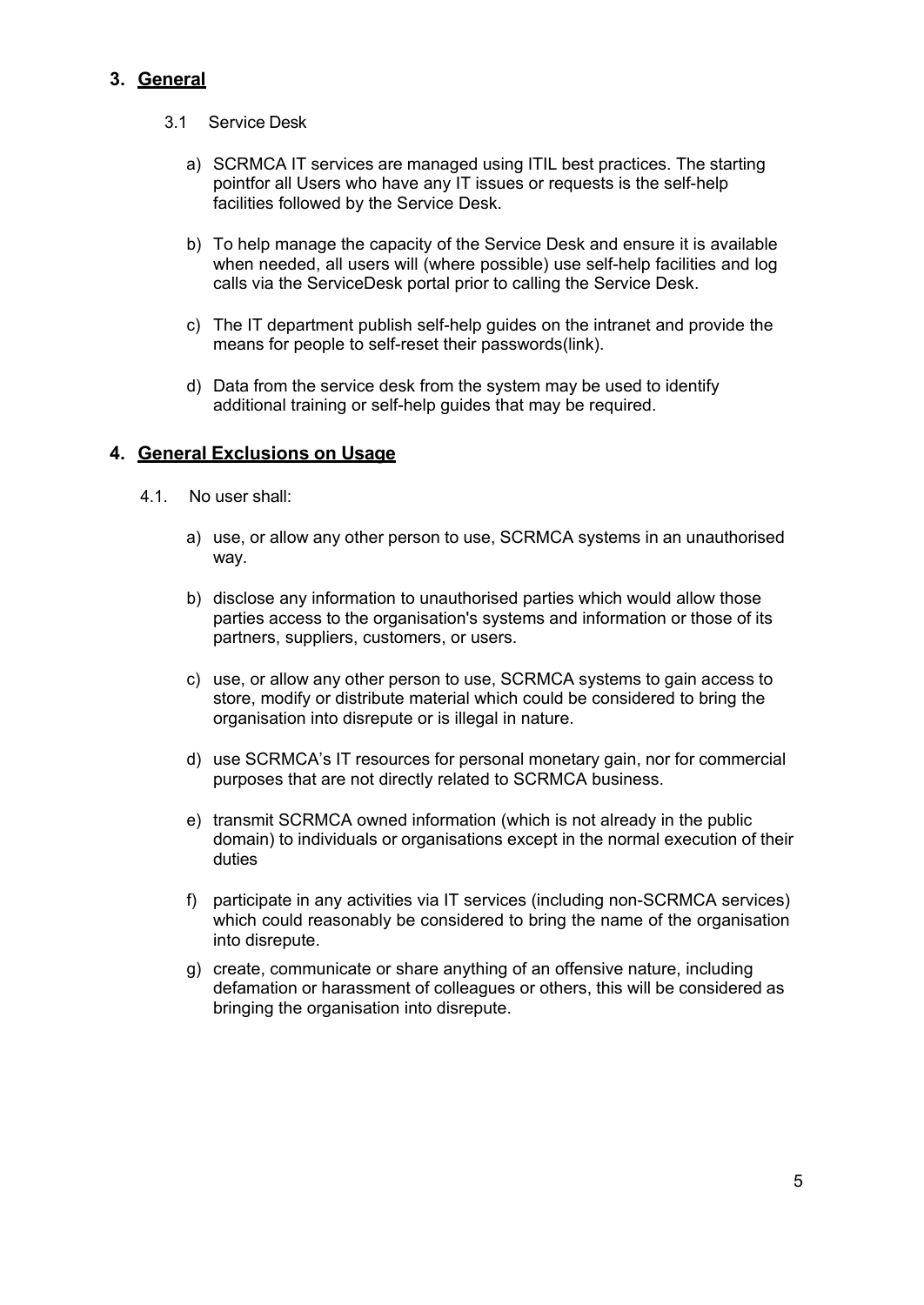- 4.2. No contract should be entered into for external / 3rd party IT products and/or services, without the prior approval from the Head of Information Technology or nominated deputy.
- 4.3. No IT system, including but not limited to hardware, software, applications and databases shall be developed or procured through any means without the prior written approval of the Head of Information Technology or nominated deputy.
- <span id="page-6-0"></span>4.4. Personal Use and Responsibility
	- a) Users are required to return all business-related IT equipment, records and documents in their possession if they leave SCRMCA, failure to return identified equipment may result you costs incurred.
	- b) SCRMCA's IT services are for business use and resources are limited. Network bandwidth and storage capacity has finite limits, and all Users have a responsibility to conserve these resources. As such, the User must not deliberately perform acts that waste computer resources or unfairly monopolise resources to the exclusion of others. These acts include but are not limited to, playing games, uploading or downloading large files, accessing streaming audio and/or video, or otherwise creating unnecessary loads on network traffic associated with non-business-related uses.
	- c) Occasional personal use of the internet and email is permitted provided it is carried out in the user's own time. Personal use should not interfere with the user's performance of their duties or require changes to the organisations firewall.
	- d) Through its automated monitoring systems, the organisation has the ability to identify personal use. The organisation reserves the right, , to change for any personal issues that sees additional costs incurred by the organisation.
	- e) If a user receives an offensive communication through any IT service includingtelephony, they should inform the Service Desk. In such circumstances do not delete any such message from any storage system unless instructed to do so. The IT Department and Human Resource Team will, where necessary, carry out an investigation before making any decision on the matter.
	- f) Where goods or services are purchased by a User, for their own use, using the organisation's IT Services, then this is done at the User's own risk.

#### <span id="page-6-1"></span>4.5. Systems Access

Unauthorised use of SCRMCA IT systems or the information contained within them is not permitted.

- a) Users must keep all passwords and security codes secure.
- b) Users are personally responsible for all their activity using any IT system or service.
- c) With mobility it is possible to access systems from anywhere. Secure behaviour is expected from every user. Users should take precautions to stop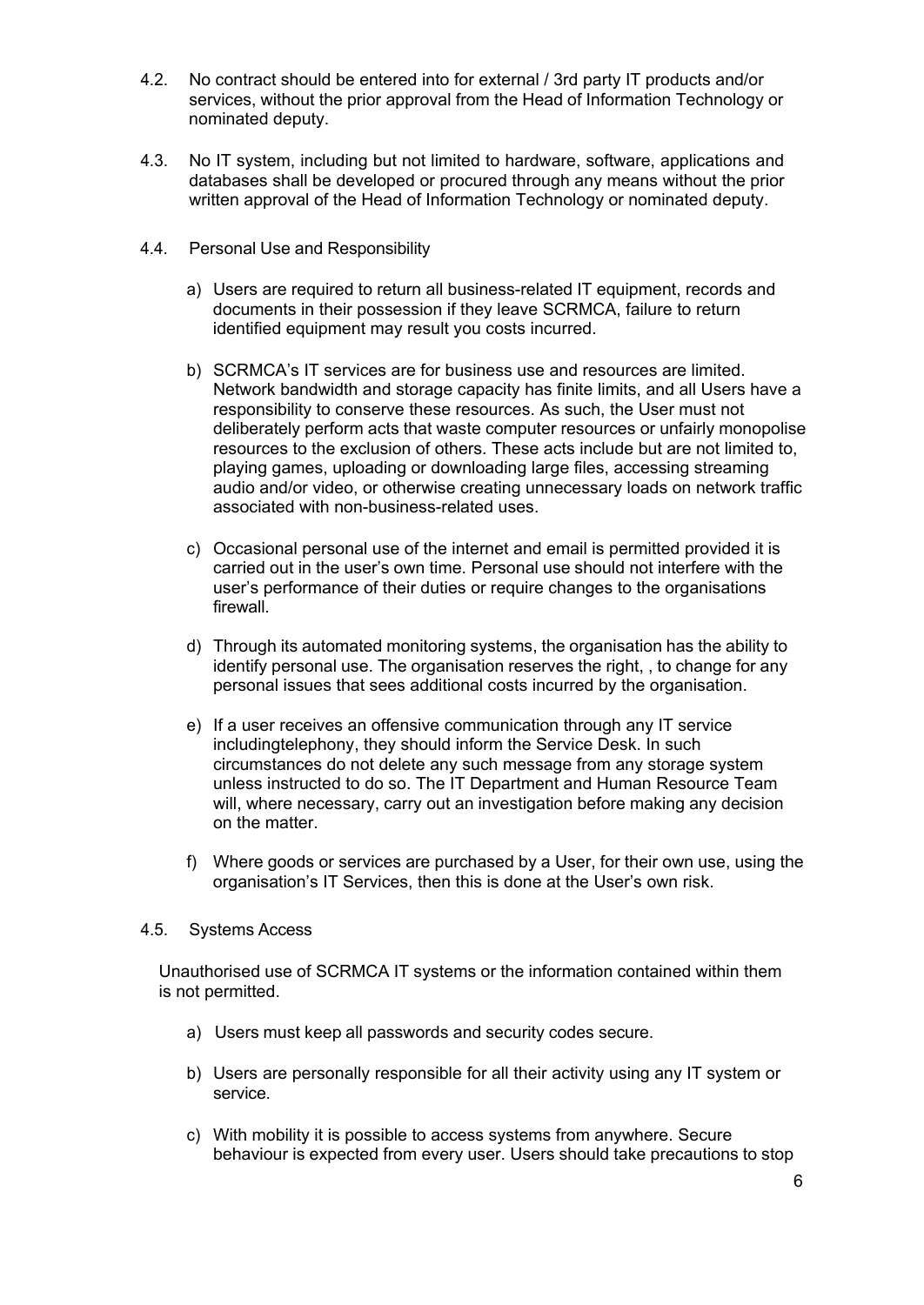unauthorised use of their login credentials by not writing them down and ensuring they lock their device ( $\mathbb{H}$ +L) when leaving it unattended even for a short time.

- d) Individuals who are found to have damaged any systems or accessed any systems without authorisation whether through deliberate or negligent action may be subject to SCRMCA's disciplinary procedures.
- 4.6. Representation of SCRMCA
	- a) No user shall purport to, or allow any other person to purport to, represent the organisation except in areas where they have the authority to do so.
	- b) Any personal statements not directly connected with the business of SCRMCA must contain a clear statement to the effect that

*"This is an individual view and not necessarily an expression of the views or policy of Sheffield City Region Mayoral Combined Authority".*

- 4.7. Legislation
	- a) All SCRMCA information and data is subject to the Data Protection Act 2018
	- b) In the event of SCRMCA receiving a Subject Data Access Request, under the Data Protection Act 2018, the organisation retains the right to search all IT systems and devices for the requested information. Where the search includes personal drives, Users will be informed that this will occur prior to the search taking place, this however may not always be possible, in which case users will be notified after the search.
	- c) In the event of SCRMCA receiving a Freedom of Information Request (FOI), under the Freedom of Information Act 2000, the organisation retains the right to search all IT systems and devices for the requested information. Where the search includes personal drives, Users will be informed that this will occur prior to the search taking place, this however may not always be possible, in which case users will be notified after the search.
- <span id="page-7-0"></span>4.8. Monitoring of Systems
	- a) The Information Technology Department is responsible for the secure operation of any monitoring systems and services which the organisation determines should be operated to ensure the integrity of its systems and data,to ensure they remain secure and fit for purpose.
	- b) Use of many IT systems which include telephones, email and Internet are subject to routine audit to enable system performance and monitoring of costs to take place. The detailed content of these logs is retained for a maximum of 3 years.
	- c) Within the M365 environment automated version tracking makes itpossible for Users to see who has modified files. Users can only access documents they have permissions to.
	- d) The organisation has, and will maintain, the ability to monitor specific individual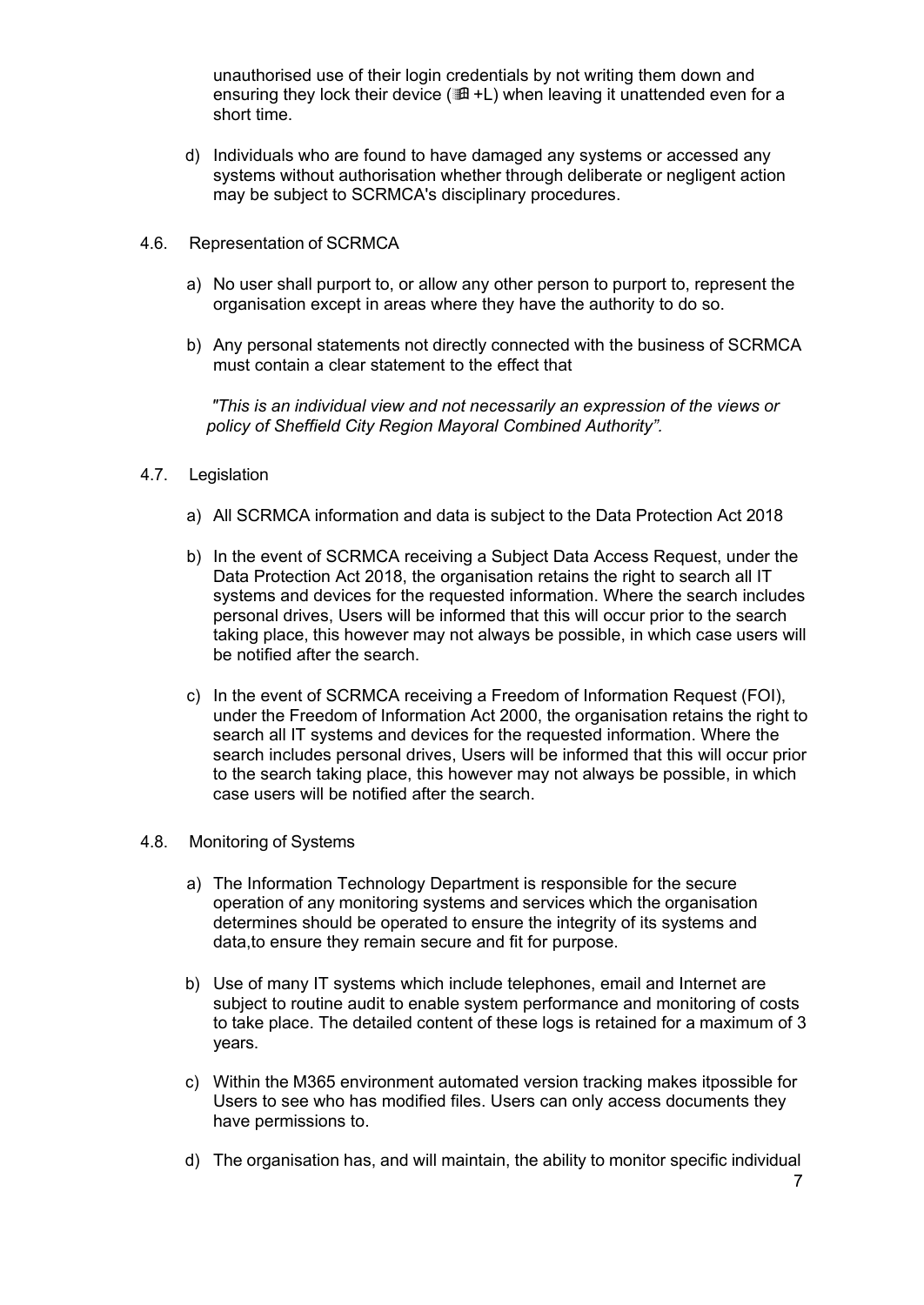usage of IT Services including storage, printing, internet, TEAMS, voice calls and email services.

- e) The organisation reserves the right to carry out audits of the use of any IT service at any time.
- f) If a user is absent from work and unable to give timely authorisation for access to be granted, SCRMCA retains the right to check IT services for business related correspondence when there is a justifiable business reason.
- g) Approval for access to user systems in these circumstances will be required from Human Resources member, prior to the user's Line Manager or other nominee being able to access the relevant system.Access to the user's system will be removed as soon as reasonably possible following the individuals return to work or notification that such access is no longer required.
- h) Routine manual inspection of the content of electronic information will not take place. Manual inspection will only occur if there is good reason to believe that the user's usage:
	- i) contravenes any SCRMCA policy
	- ii) contravenes criminal law,
	- iii) contravenes his/her employment contract,
	- iv) contravenes discrimination law,
	- v) amounts to a civil wrong (such as defamation),
	- vi) means aspects of this policy are being broken,
	- vii) or is required to protect health and safety

Users will be informed before any manual inspection takes place if appropriate or possible.

- i) Should the organisation detect use of a system, or information obtained from any system, by its users that could be deemed to appear to contravene United Kingdom or International law, the matter will be referred in the first instance to the Principal Solicitor and Secretary. The Principal Solicitor and Secretary will decide whether the matter should be referred to the Police or other official body.
- j) It is possible that any external telephone, video call, email message or access of Internet sites is being logged or recorded by others as well as SCRMCA. Thepolicies of other organisations will vary from those of SCRMCA. As a result, SCRMCA cannot guarantee the Users safety, security or anonymity when using external IT systems or services.

#### <span id="page-8-0"></span>4.9. Software

a) SCRMCA is committed to using software for which it is properly licensed and will not accept the use of unlicensed software or more copies of software than it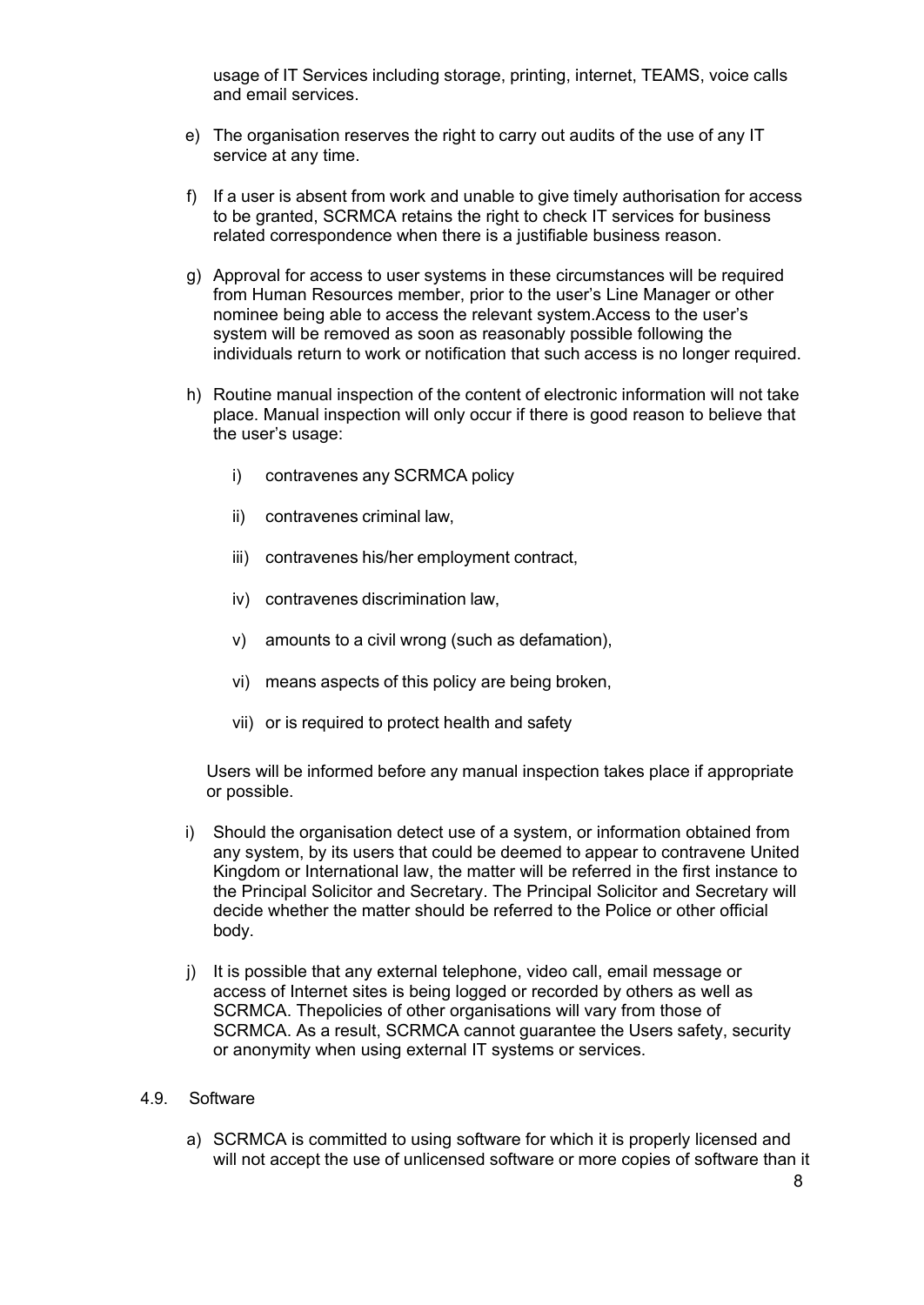has licences.

- b) All computer software must be procured through the Information Technology Department. No user may procure software by any other means
- c) Software must not be installed on any equipment unless carried out either by the Information Technology Department or with the express written permission of the Head of Information Technology or nominee. If a User requires additional software this may be requested via the Service Desk.
- d) The Information Technology Department may use tools to remotely install and remove software from organisations devices to ensure ongoing compliance with organisational policy, licensing and security.
- e) There must be no transferring of software between computers without the express permission and involvement of the Information Technology Department.
- f) It is forbidden for Users to load and operate software obtained from the Internet, via email or other sources including 'public domain', 'shareware', 'freeware' or 'evaluation' software without the prior written permission of the Head of Information Technology or nominee. Permission will only be granted following suitable testing and the organisation having or being able to obtain an acceptable licence for the software. The security of the organisations systems, data and services is the paramount concern when making the decision.
- <span id="page-9-0"></span>4.10. Copyright
	- a) Users may not illegally copy material protected under copyright law or make that material available to others for copying. Users' are responsible for complying with copyright law and applicable licences that may apply to software, files, graphics, documents, messages, and other material they wish to download or copy. Users' may not agree to a licence or download any material without first obtaining the express written permission of the organisation from the Head of Information Technology or Principal Solicitor and Secretary or nominees as appropriate.
	- b) Copyright exists in all Ordnance Survey and other mapping material (including internet-based services such as Google and Microsoft) the User must ensure that an appropriate licence is in place for the intended use of a map. Advice on mapping licences should be sought from a member of the IT Team.

Under no circumstances should mapping of any form be posted on the Internet withoutauthorisation of the Head of Information Technology or nominee.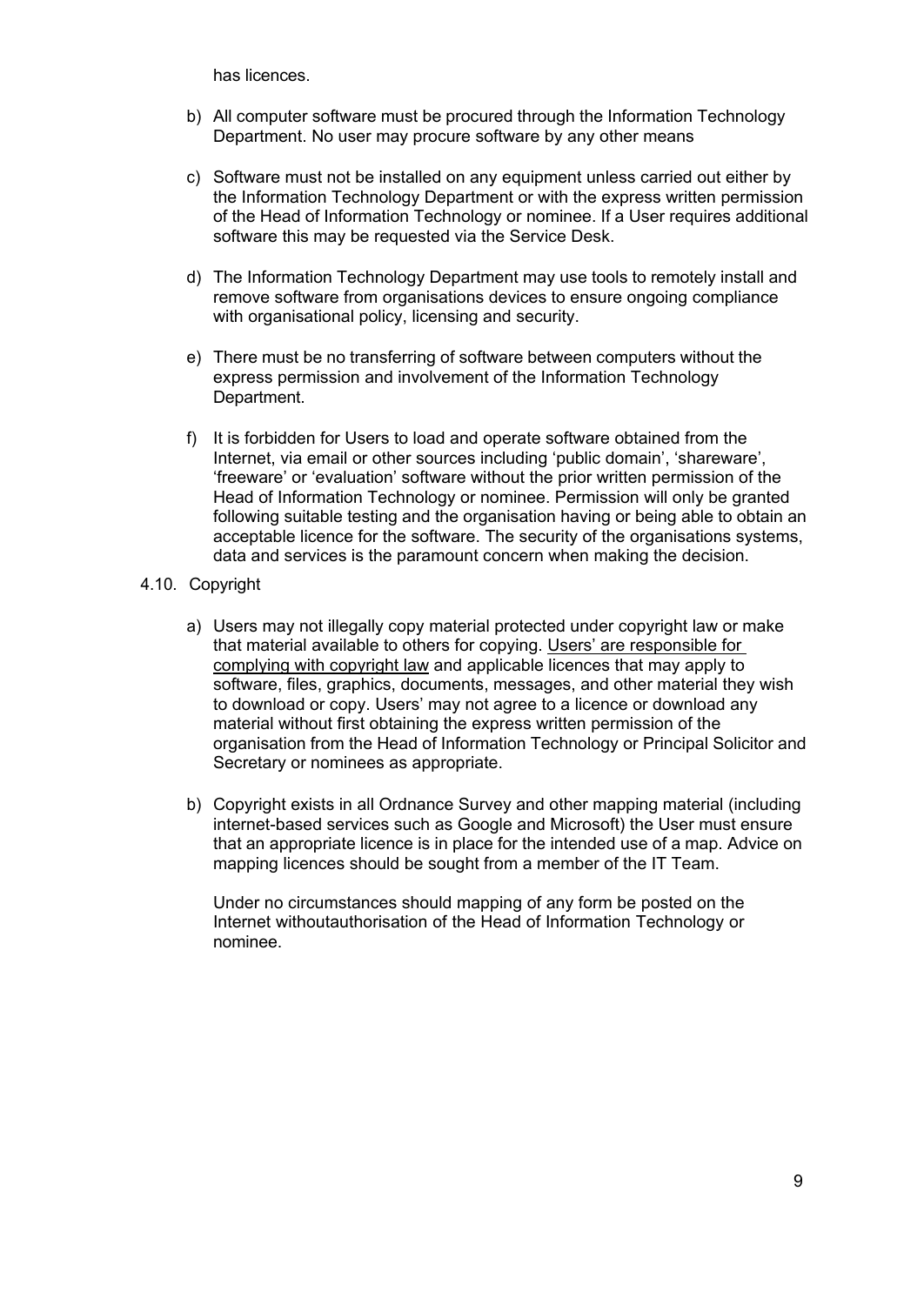# <span id="page-10-0"></span>**5. Equality and Diversity**

- 5.1. The organisation recognises its responsibilities and legal obligations under the Equality Act and will endeavour to respond with reasonable modifications to IT equipment and services
- 5.2. Any member of staff having physical difficulties with the use of IT equipment and services, should in the first instance consult with his / her Line Manager to carry out an assessment who may then consult the Health & Safety Advisor for a further personal assessment.
- 5.3. Several alternatives and modifications to equipment are possible and can be made if the personal assessment advises so.
- 5.4. This Policy and all public facing systems are assessed for impact against the Equality and Diversity framework.

# <span id="page-10-1"></span>**6. Links to Other Policies and Procedures**

- 6.1. The Head of Information Technology and member of the Human Resources Team will decide if there has been any infringement of the contents of any part of this policy, including the appendices, which may subsequently be subject to SCRMCA's Disciplinary procedures.
- 6.2. This policy should be read in conjunction with the organisation's other publishedpolicies and IT guidance documents which can be found on the intranet.

# <span id="page-10-2"></span>**7. Review**

- 7.1. This policy will be reviewed annually or in line with any changes in legislation. Feedback from staff and information gainedfrom the monitoring of the policy will be used to improve the policy. Appropriate legislative changes will be incorporated as a matter of course.
- 7.2. Changes to this policy shall be communicated to all staff and contractors through the standard internal communications methods.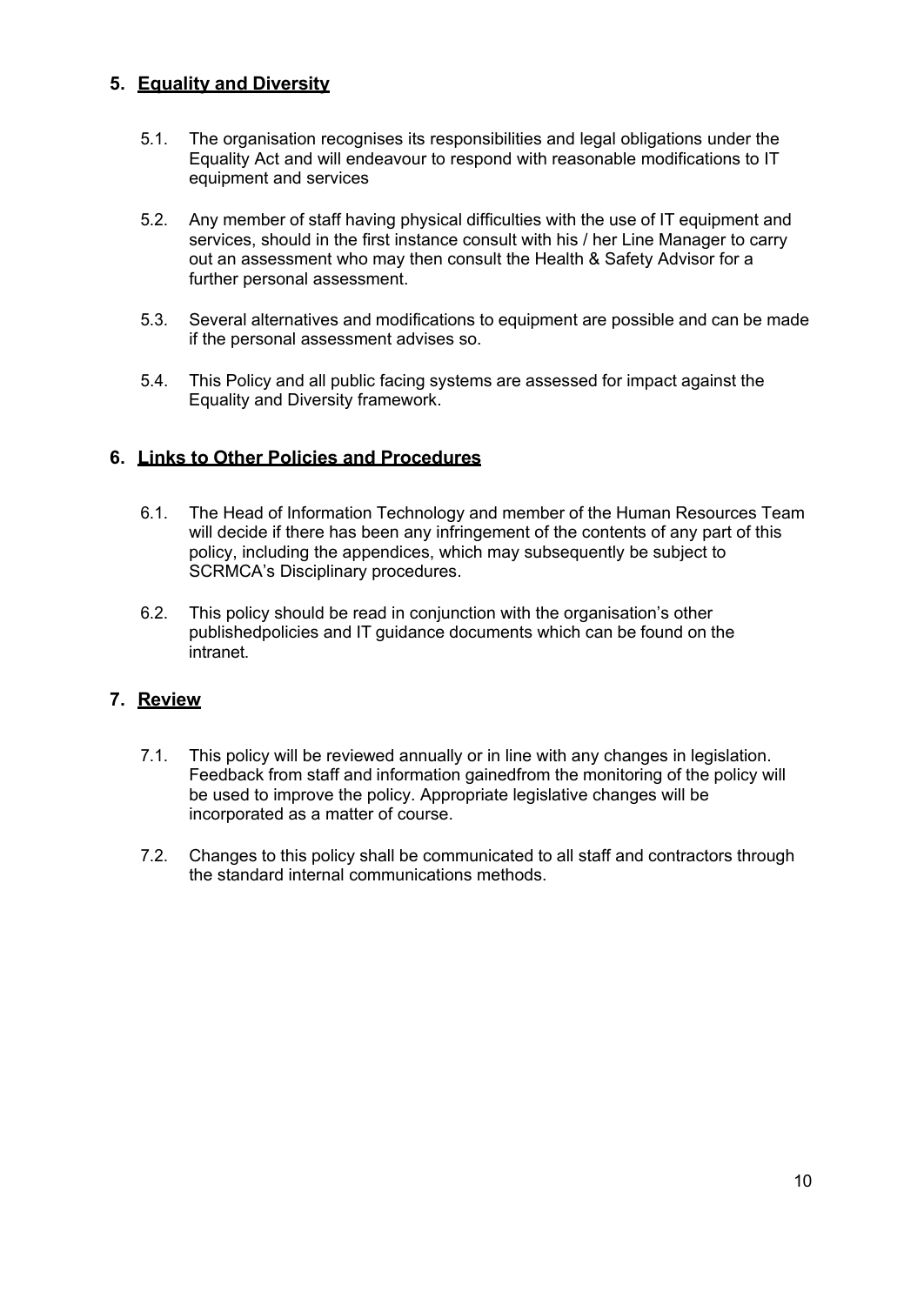# <span id="page-11-0"></span>**Email & Instant Messaging**

# <span id="page-11-1"></span>**1. Disclaimer**

The ability for users to exchange messages with individuals and other organisations using the Internet is a key business requirement. The provision of this service leads to the risk of unsolicited and potentially harmful messages being received by a user. The organisation uses appropriate tools to stop as many of these messages as possible from reaching users.These tools will be maintained to ensure the protection is as effective as possible. It is not however possible to stop all unsolicited messages, so users are expected to exercise due diligence with all messaging to keep themselves and the organisation safe from harm.

# <span id="page-11-2"></span>**2. General Exclusions on Usage**

- 2.1. Messaging systems such as (but not limited to) e-mail and Microsoft Teams should not be used to download or import software onto SCRMCA's systems without the prior written permission from the Head of Information Technology or nominee. Unless these forms a normal part of their duties. This includes software and shareware available on the Internet that may be apparently free.
- 2.2. Automatic forwarding of emails to non SCRMCA email addresses is forbidden.
- 2.3. Email is **not** a suitable repository for files. Any documents and files sent or received as attachments should be saved to the appropriate storage area and not left only in the User's email account.
- 2.4. Transmitting personal/sensitive information should only be done by people who are authorised to do so and using the additional secure tools Users will find in their Outlook email system. For further information see guidance on the intranet or contact the Service Desk.

# <span id="page-11-3"></span>**3. Representation of SCRMCA**

- 3.1. Users will create and attach standard email signature to their email correspondence according to the specifications of the Communications & Marketing Team 'Branding Guide' available on the Intranet.
- 3.2. A footer will be attached to all external emails automatically. This footer gives details about the company, the appropriate confidentiality notice and disclaimer.
- 3.3. All personal statements not directly connected with the business of the organisation must contain a clear statement to the effect that:

*This is an individual view and not necessarily an expression of the views or policy of Sheffield City Region Mayoral Combined Authority*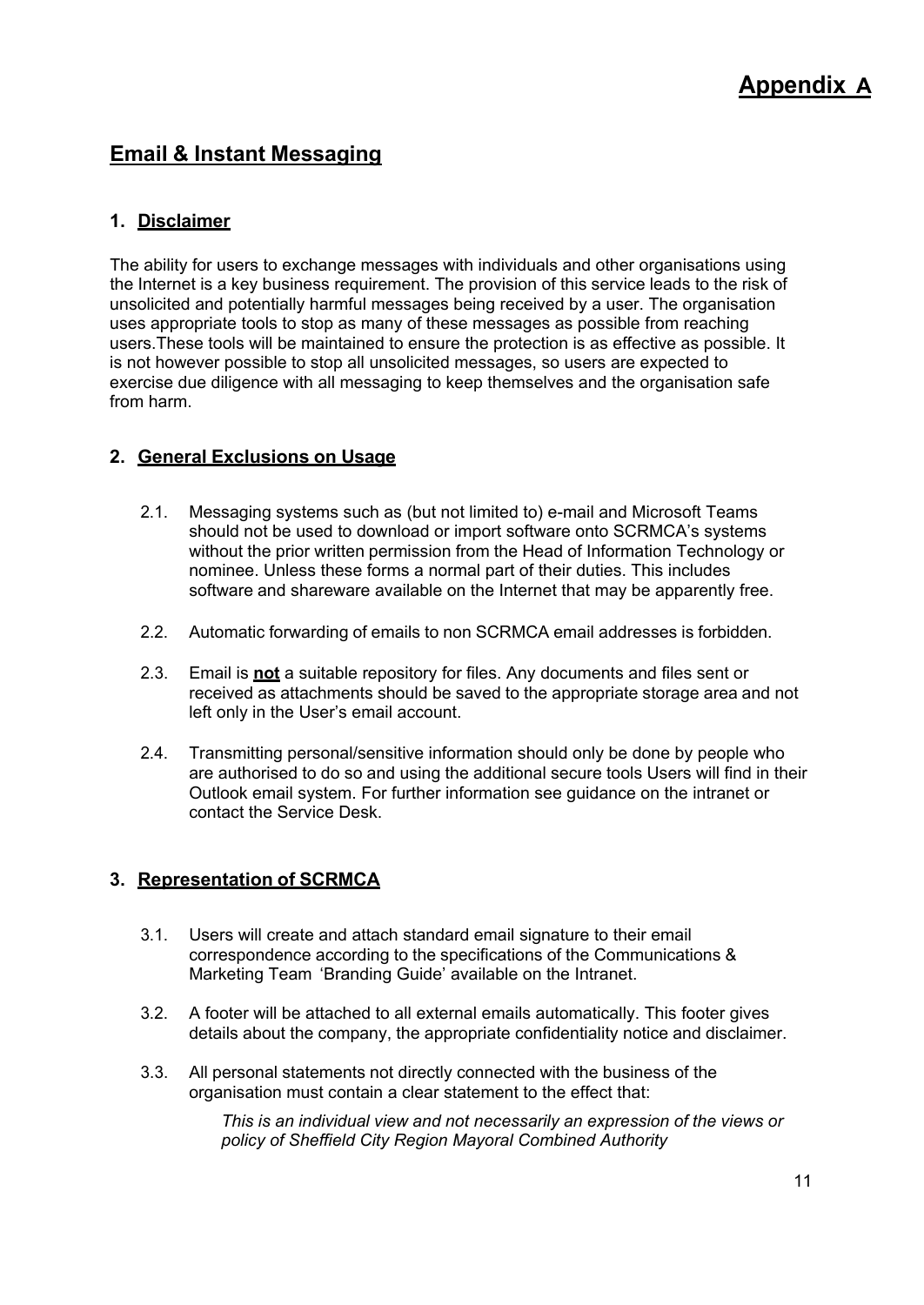Users must include this text themselves when appropriate, as it will not be included automatically

# **4. Monitoring of Emails**

4.1. All emails received by the organisation from external sources will be passed through scanning software before it reaches a user's account. As part of this process certain generic categories of email attachments will be automatically removed due to the risk of virus or other malicious software being imported in SCRMCA's systems. This process checks for viruses and malware but is not fool proof. If a user is uncertain about the source or content of an email or email attachment, then they should contact the Information Technology Department before opening the attachment or clicking on any links in the email.

# **5. Instant Messaging / Chat**

- 5.1. Increasingly online services include the ability for engaging in a chat session. Internally SCRMCA provides Microsoft Teams as part of its M365 suite of services which includes instant message chat service.
- 5.2. Personal Chat facilities should not be used to transfer personal information or software unless prior approval is obtained from the Head of Information Technology.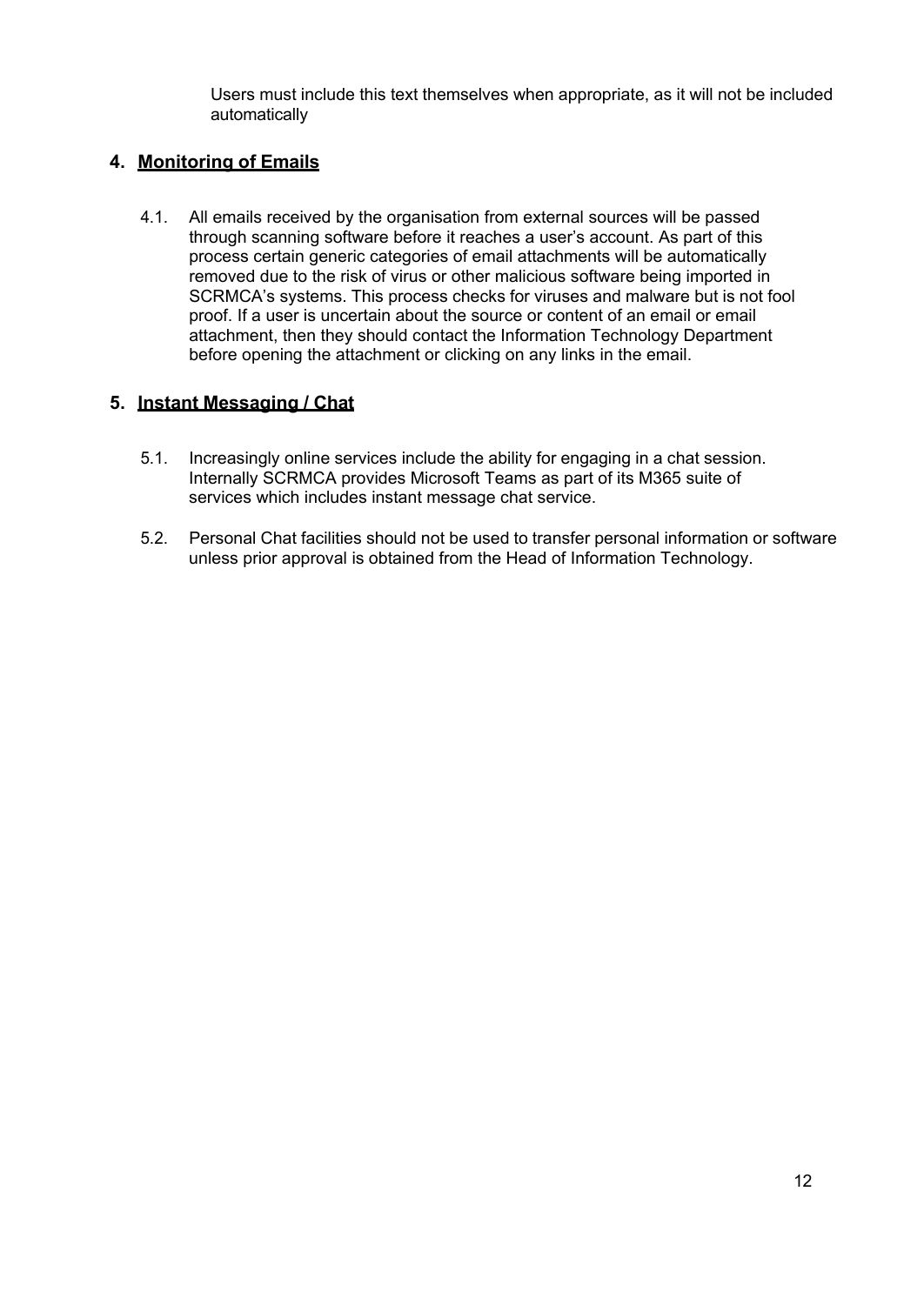# <span id="page-13-3"></span>**Internet**

#### <span id="page-13-1"></span>**1. Disclaimer**

<span id="page-13-0"></span>.

1.1. Users are cautioned that the internet is a largely uncontrolled global environment. Whilst the internet brings huge benefits it also contains offensive, sexually explicit, and other inappropriate material that is incompatible with the values of SCRMCA. In general, it is difficult to avoid at least some contact with this material while using the Internet. Even innocuous search requests may lead to sites with highly dubious content. Additionally, having an email address on the Internet may lead to receipt of unsolicited email containing offensive or malicious content. Users should be vigilant and cautious in using the internet to both ensure the security and reputation of themselves and the organisation. Users are individually accountable for their actions whilst using the internet.

#### <span id="page-13-2"></span>**2. General Exclusions on Usage**

- 2.1. Internet access is governed monitored and recorded by automated systems so that any threats to the security and integrity of the organisation and its staff may be identified and managed appropriately.
- 2.2. Users deemed to be accessing or attempting to access inappropriate sites deliberately and for a time exceeding that associated with an innocuous search may lead to disciplinary action. Inappropriate sites are those that other users may find intimidating, upsetting, embarrassing, humiliating or offensive or are otherwise incompatible with the values of SCRMCA.
- 2.3. The Internet should not be used to download or import software onto the organisation's systems without the prior written permission from the Head of Information Technology or nominee. This includes software and shareware available on the Internet even if it is apparently free, including but not limited to screen savers, games and other applications.
- 2.4. In accordance with their duties staff in the IT department regularly download software patches, tools and code. Such use is authorised under this policy however as technical professionals they are expected to follow best practice to ensure the security of the organisations systems and services. For example, this may include only downloading to specific test and development environments for testing.

# **3. Internet Access**

3.1. Connection to the Internet for any purpose will be through appropriate security systems, the configuration and performance of which will be the responsibility of the Information Technology Department.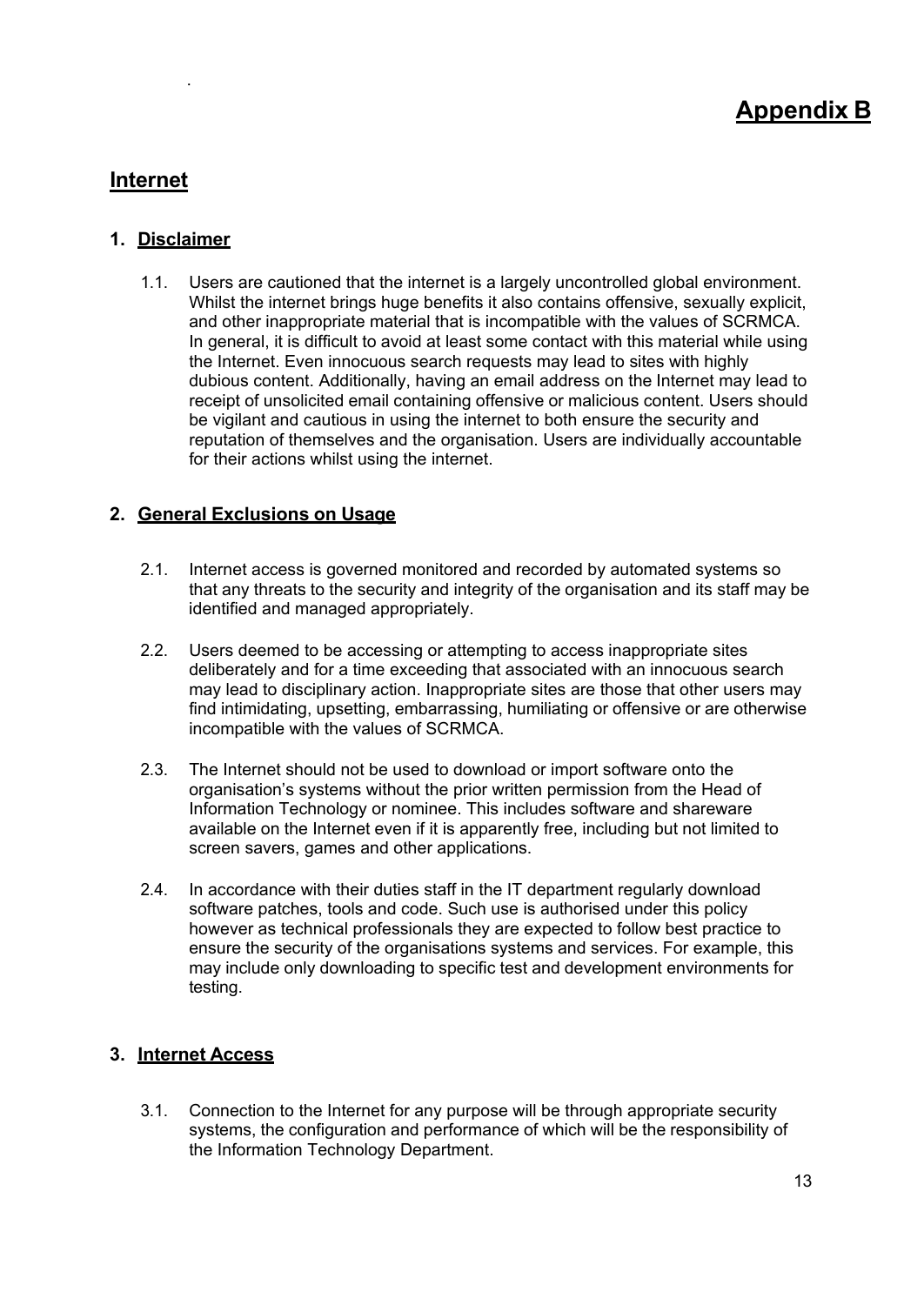SCRMCA devices should **not** normally be connected to the internet in such a way as they bypass the security measures in place. The IT department may bypass systems for the purposes of testing configurations and updates so as to ensure the security of the organisation.

- 3.2. SCRMCA devices will be configured by the IT department so that when they are used off the organisation's premises, they can securely connect to any available internet connection.
- 3.3. The organisation has the right to and will utilise software that makes it possible to identify and block access to Internet sites, other services that use a disproportionate amount of the organisations Internet resources or where these sites are not directly related to its business.
- 3.4. Should the standard level of access not meet the business needs for a given User they should request support from the IT Service Desk. The request will be reviewed by the IT department and actioned appropriately.

# <span id="page-14-0"></span>**4. Security and Privacy**

- 4.1. Standard internet-based file sharing and distribution services such as drop box should not be regarded as secure for business purposes and should not normally be used for the distribution or transfer of organisation information. Requests for access to services such as drop box will be refused. The use of Google tools is also discouraged. The IT department has configured a secure system for file sharing which should be used. Search for file transfer on the Intranet or contact the service desk.
- 4.2. If you need to send other people's personal details to someone else, then you must follow the procedure for the transfer of personal data which forms part of the organisation's data protection policies and conforms to The Data Protection Act 2018 and GDPR. These procedures can be found on the Intranet.
- 4.3. If you need to distribute information to 3rd parties in bulk electronically then advice should be sought via the Intranet IT self-help files or failing that the IT Service Desk.
- 4.4. Suitable controls are in place to prevent security breaches or other negative consequences, such as accessing inappropriate information. All information downloaded from the Internet will be automatically scanned for viruses, this will also include attachments which are received by external e-mail.
- 4.5. Automated monitoring tools are in place, and records may be accessed in conjunction with the HR Team should an investigation be deemed necessary.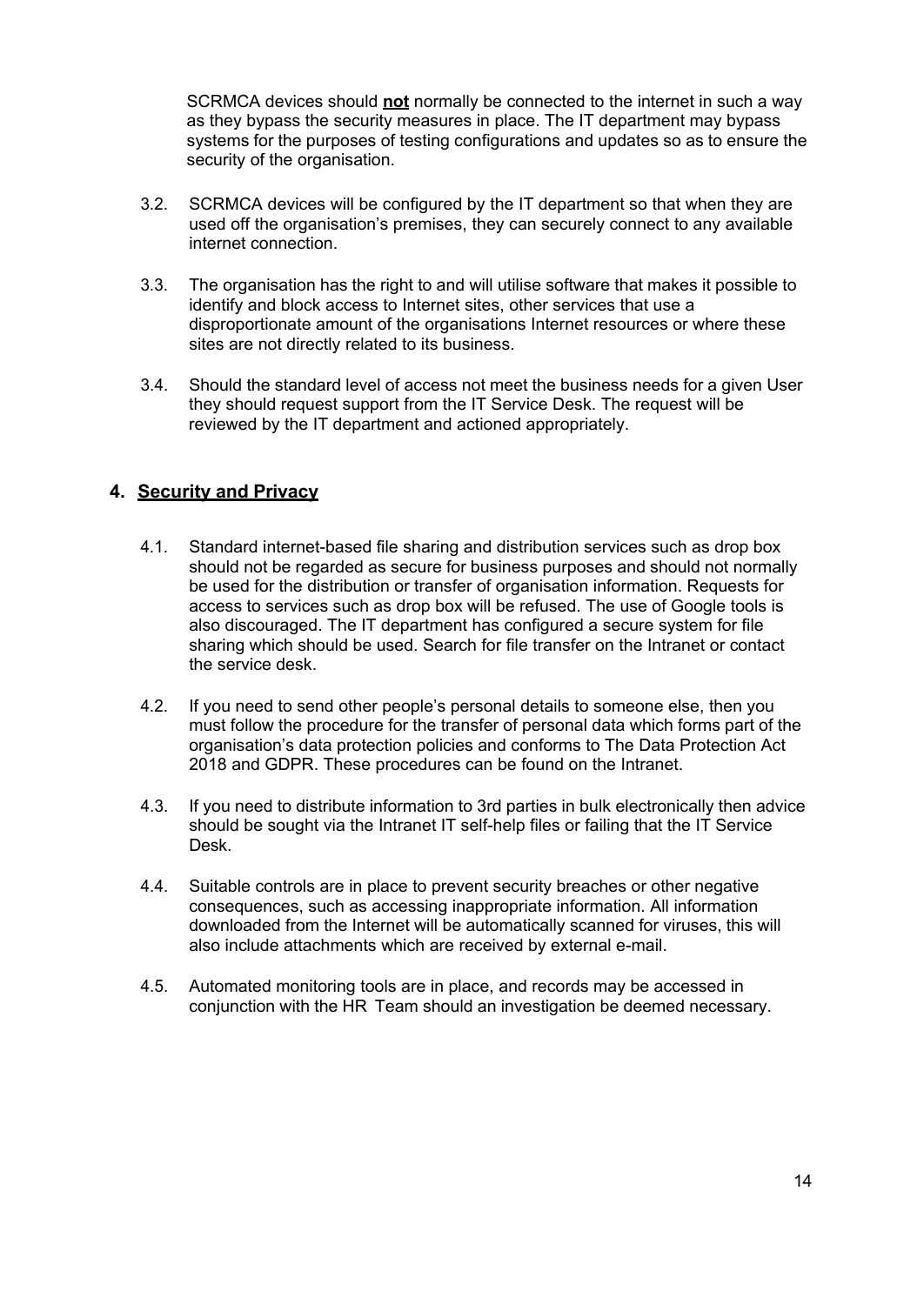# <span id="page-15-0"></span>**Security**

# <span id="page-15-1"></span>**1. Disclaimer**

1.1. Security is everyone's responsibility. Whilst SCRMCA IT department will configure, monitor and support all systems and services in a way that meets the National Cyber Security Centre's best practice guidance it cannot guard everyone against every eventuality. All Users are expected to exercise caution and diligence when it comes to security of information and systems. "**If you are not sure ask**" The IT department will provide advice and guidance on security matters through the intranet and the Service Desk.

# <span id="page-15-2"></span>**2. Physical Access**

- 2.1. Sensitive IT areas will be protected by locked doors, access to the keys or codes will be restricted to authorised personnel. Access monitoring including CCTV, may be used to enhance security of these areas.
	- Sensitive areas include all areas where uncontrolled access could pose a datasecurity risk. For example, areas like server rooms and network cabinets.
- 2.2. All confidential and licensed material will be held in secure cabinets and only available to authorised people.
- 2.3. Only authorised equipment may be connected to network ports in the organisation this includes ports on IP desk phones. IT may deploy intrusion detection measures to ensure unauthorised connections are identified and shut down.
- 2.4. Guest Wi-Fi and HDMI cables are provided in meeting rooms to enable guests to use the meeting room facilities. There should be no need to connect a guest's PC to the corporate network or use a portable storage device which could pose a risk to SCRMCA systems and services

# <span id="page-15-3"></span>**3. Personal and Laptop Computer Security**

- 3.1. It is the responsibility of each user to take all reasonable precautions to safeguard the security of their device and the information contained on it. This includes protecting it from physical hazards, including spilling liquids; not allowing unauthorised users access to the machine, leaving your device in a vulnerable place such as a car or cafe and adherence to this policy.
- 3.2. The storage of documents on the fixed hard disks (C:\ drive) of PCs is at the Users own risk. Local drives are not backed up. The IT Department will **not** be able to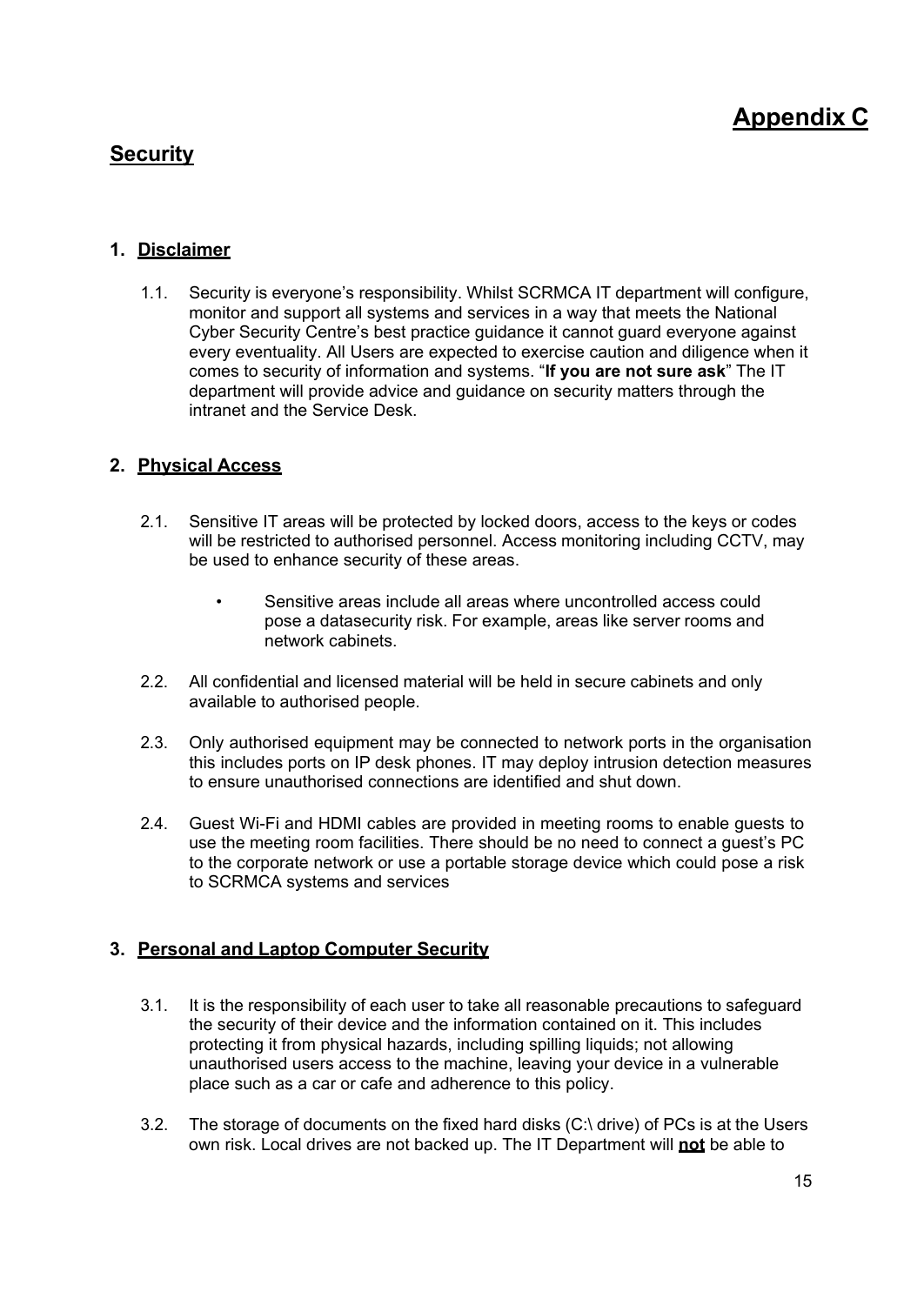recover documents lost in this way. Storage of documents on a laptop C: drive or re-movable hard drives of PCs should be for as short a time as possible to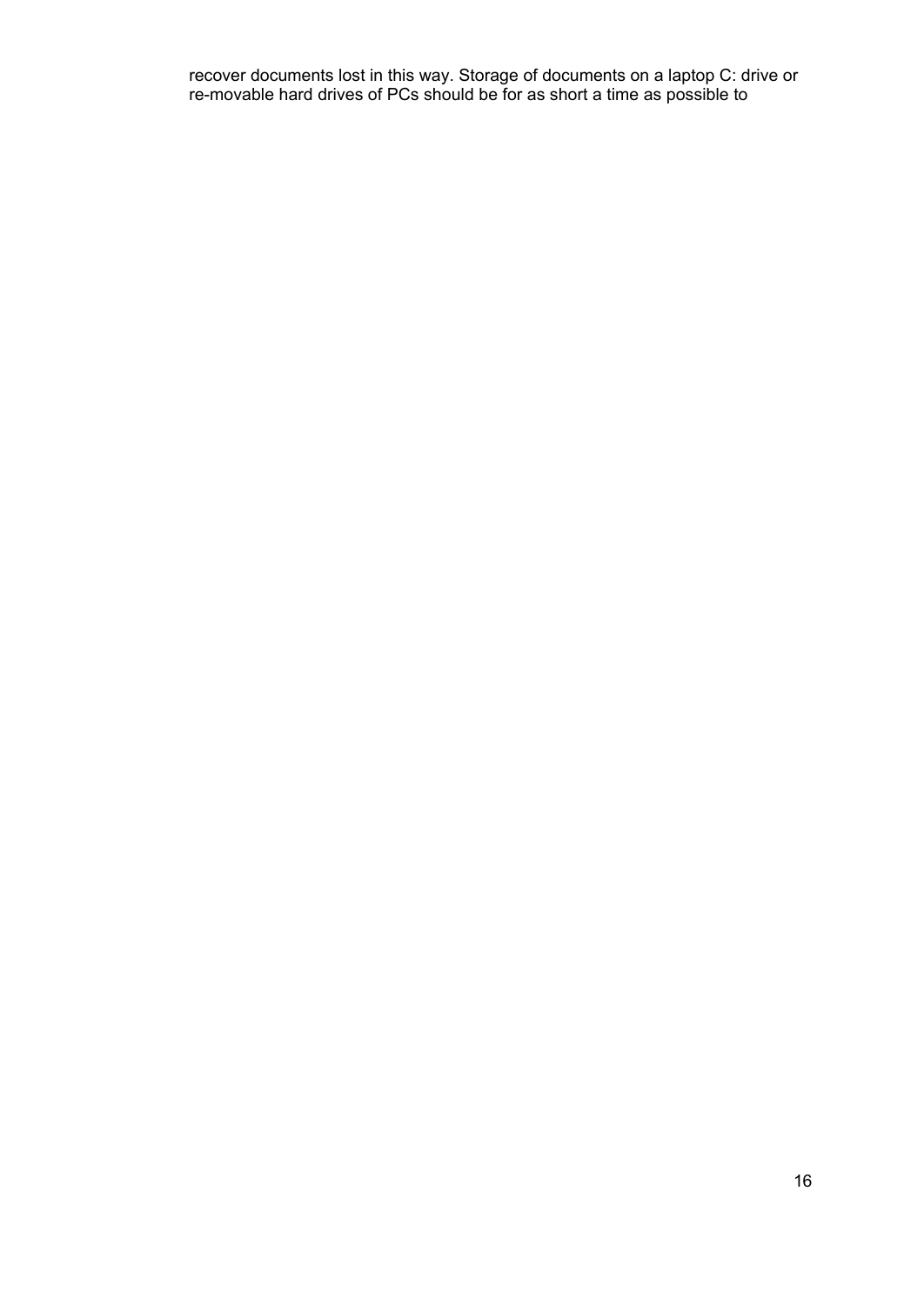minimise the risk of data loss. Users should use the network storage facilities provided rather than the local drive wherever possible.

- 3.3. As M365 facilities are rolled out and enhanced across the organisation Users will be encouraged to use SharePoint sites, One Note and Teams instead ofnetwork drives. This will greatly improve the security, version tracking and collaboration with documents being capable of recovery in more circumstances of loss. Further guidance will be made available on the Intranet as the services are rolled out.
- 3.4. The Information Technology Department will use appropriate tools, including encryption, to protect data in the event of loss of physical devices; this does not replace the need for users to ensure appropriate physical security precautions are taken.

#### <span id="page-17-0"></span>**4. Network Security**

- 4.1. Developments and expectations in our digitally connected and mobile world are such that Users may struggle to understand or know what network they are connected to. The IT department will configure all SCRMCA devices that might feasibly be used out of the SCRMCA network in such a way as they will remain secure. This will include but is not limited to automatic configuration of firewalls and virtual private network (VPN) connections.
- 4.2. SCRMCA will follow NCSC guidance and adopt a strength in depth approach to its network security with firewall boundary controls, effective monitoring and detection of suspicious network usage.
- 4.3. All systems and services connected to the SCRMCA network will be configured securely so as to ensure the security and availability of all systems and data.
- 4.4. Should Users have any security concerns they should notify the Service Desk using the self-service portal accessed via the Intranet or failing that by calling.

#### **5. USB Storage Devices**

- 5.1. The use of USB and other storage devices (including but not limited to Cameras, MP3 players and mobile phones) not supplied by SCRMCA for the transfer of organisational or partners data is prohibited.
- 5.2. All authorised USB data storage devices will have encryption enabled.
- 5.3. Automated monitoring tools are in place to control and report on USB devices being connected, for example the Anti-Virus software detects suchactivity to protect the data, systems and services of the organisation.

# <span id="page-17-1"></span>**6. Connection of Non- SCRMCA IT equipment to the organisation's network**

6.1. The normal method of securely exchanging information between the organisation and its suppliers or other bodies will be through the organisations email or secure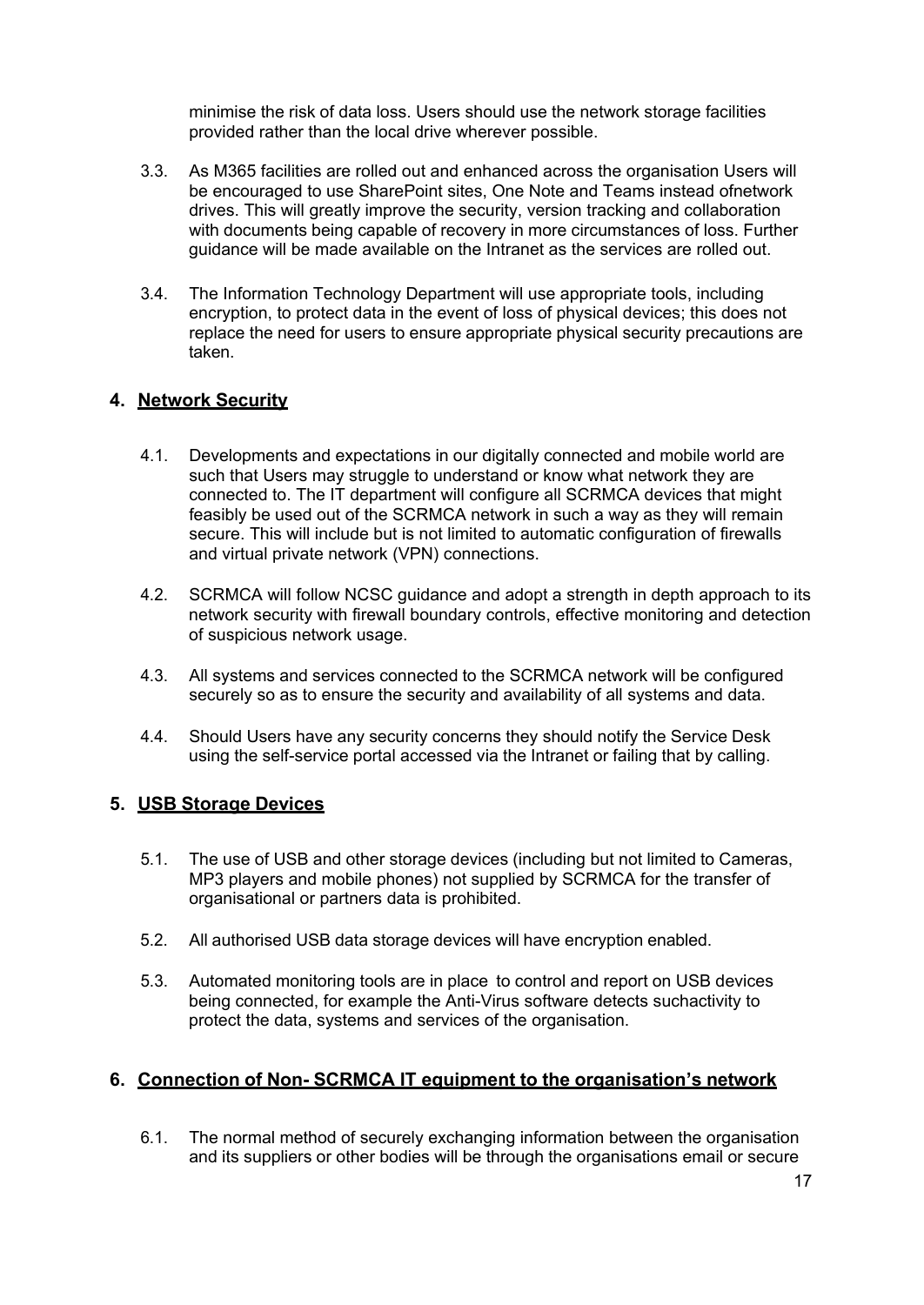file transfer systems.

- 6.2. Where automated exchanges of information are required (electronic data interchange; EDI), suitable EDI facilities must be built into the packages, products or database applications used. Responsibility for ensuring that such features are specified rests with the managers controlling the development and acquisition process for the software involved. The specification for these facilities will comply with or exceed the recommended best practice from the UK Government Digital Service (GDS)
- 6.3. Under normal circumstances, direct access to the organisation's IT systems by suppliers or other associated bodies will not be permitted. It is recognised, however, that where there are close relationships with suppliers involved with major parts of the organisation's business, such direct access may be required. In such cases the business case must be agreed between the requesting manager and the Head of Information Technology. This must explicitly cover the provision and proof of adequate security.
- 6.4. Connection of individuals or contractor's PC's to the organisation's networks by any method other than the guest network will only be allowed if prior agreement has been given by the Head of Information Technology or nominee.

# **7. Passwords**

- 7.1. The username and password given to users, agents and suppliers to allow access to IT resources are for the use of the individual for whom the account is created. Passwords must never be shared with anyone, even someone from, or claiming to be from, the Information Technology Department.
- 7.2. If there is a need to allow someone to access information you have on the computer systems, then this can always be done by means other than password sharing. Check for guidance on the intranet or contact the Service Desk for assistance.
- 7.3. SCRMCA operates a complex password policy. For specific advice on passwords please read the password guidance on the intranet.
- 7.4. Sharing of personal passwords will be deemed a serious breach of this policy. Remember the monitoring systems used by the organisation may trace computer misuse back to an individual account and if you let someone else use your account you will be accountable for this.

#### **8. Mechanisms for reporting actual or suspected security incidents**

8.1. All users of SCRMCA have a duty to report any actual, attempted or suspected breach of IT security, including loss of physical device such as laptop or USB device, immediately. Such reports should be passed to the IT Service Desk, and suitable action will be taken.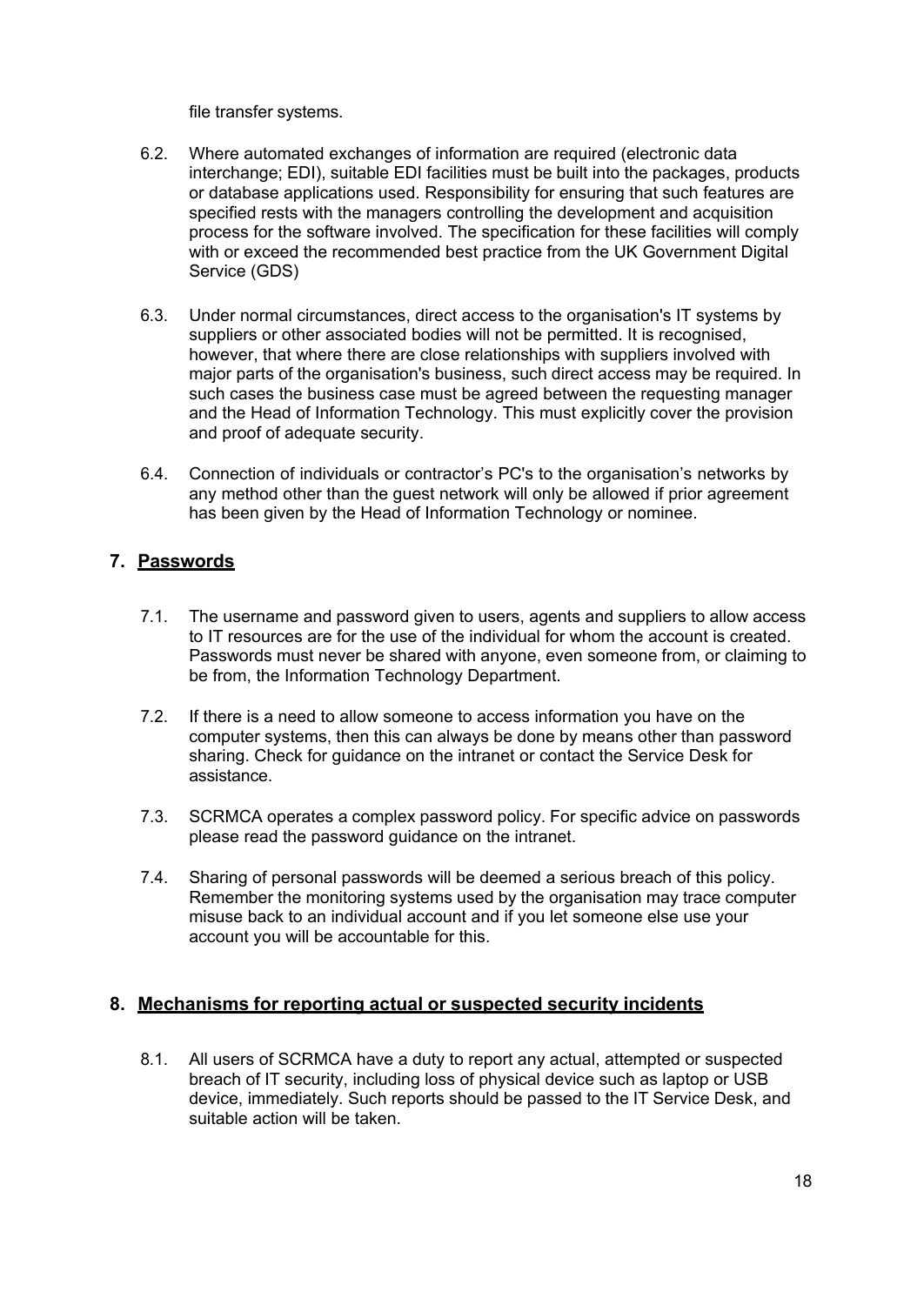# **Appendix D**

# **Telephony / Voice & Video**

# <span id="page-19-0"></span>**1. General**

1.1. The distinction between telephony and other forms of communication is becoming increasingly blurred in this digital age. Your telephone, desk or mobile, is now considered a device and can make voice and or video calls in numerous ways. Equally your PC, tablet or laptop can be used to make and receive voice and video calls. This section of the policy deals with User behaviour whatever technology they may be using.

#### <span id="page-19-1"></span>**2. System Access**

- 2.1. Connection to voice & video services for any purpose will be through appropriate security and filtering systems, the configuration and performance of which will be the responsibility of the Information Technology Department.
- 2.2. SCRMCA has the right to, and will, utilise systems that makes it possible to identify and block access to specific phone numbers, regions and types of telephony services.

#### <span id="page-19-2"></span>**3. Mobile Telephony Services**

- 3.1. It is recognised that some users are required to have access to mobile telephony services to enable effective operation of the business. The authority for issuing such services and any specific procedures relating to their use is subject to approval from the relevant line manager and budget holder.
- 3.2. A charge for personal use of these services will be made to the user.
- 3.3. There is no requirement by the organisation for staff to use their phoneswhen driving.
- 3.4. The equipment issued is the property of SCRMCA; it should not be tampered with or modified without prior written approval from the Head of IT or nominee. For the avoidance of doubt this includes installing SCRMCA SIM cards in personal phones and using personal SIM cards in SCRMCA phones.
- 3.5. The Information Technology Department will supply a phone suitable for the business requirement. A list of approved phones suitable for the organisations business requirements will be maintained by the Information Technology Department. Any variation to this list will be with the specific approval of the Head of Information Technology and will require a full business justification to be produced.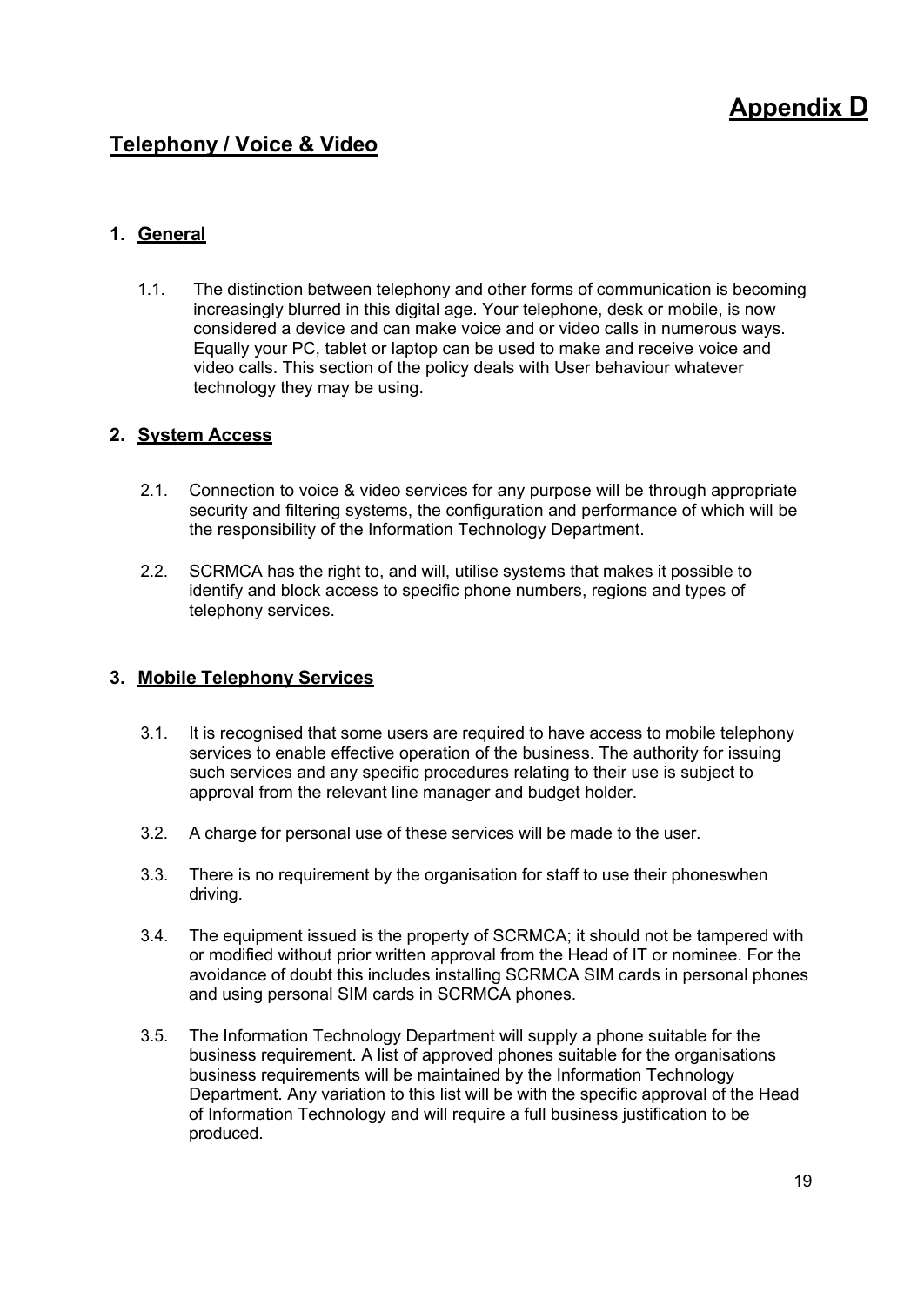# **4. Monitoring of Telephony Systems**

- 1.1 The organisation records calls made to Traveline, Gateway Hub and other specific services for training, quality management or legislative purposes. It is not the organisation's policy to monitor or record calls made to other services in such a way that the content of a given message is known, unless requested to do so by the Police orother such authorised authority.
- 1.2 The telephone system is monitored to ensure that it is well maintained, secure and fit for purpose.

# <span id="page-20-0"></span>**5. Personal use and Responsibility**

- 2.1 SCRMCA's telephones are for business use. Occasional and reasonable personal use of the telephone is permitted in the following circumstances:
	- In a User's duties as a primary carer;
	- To make appointments for medical or personal health reasons;
	- Other brief, important matters that have to be dealt with during standard business hours.

In the event that personal use is required for any other reason explicit consent from your line manager on each occasion is required.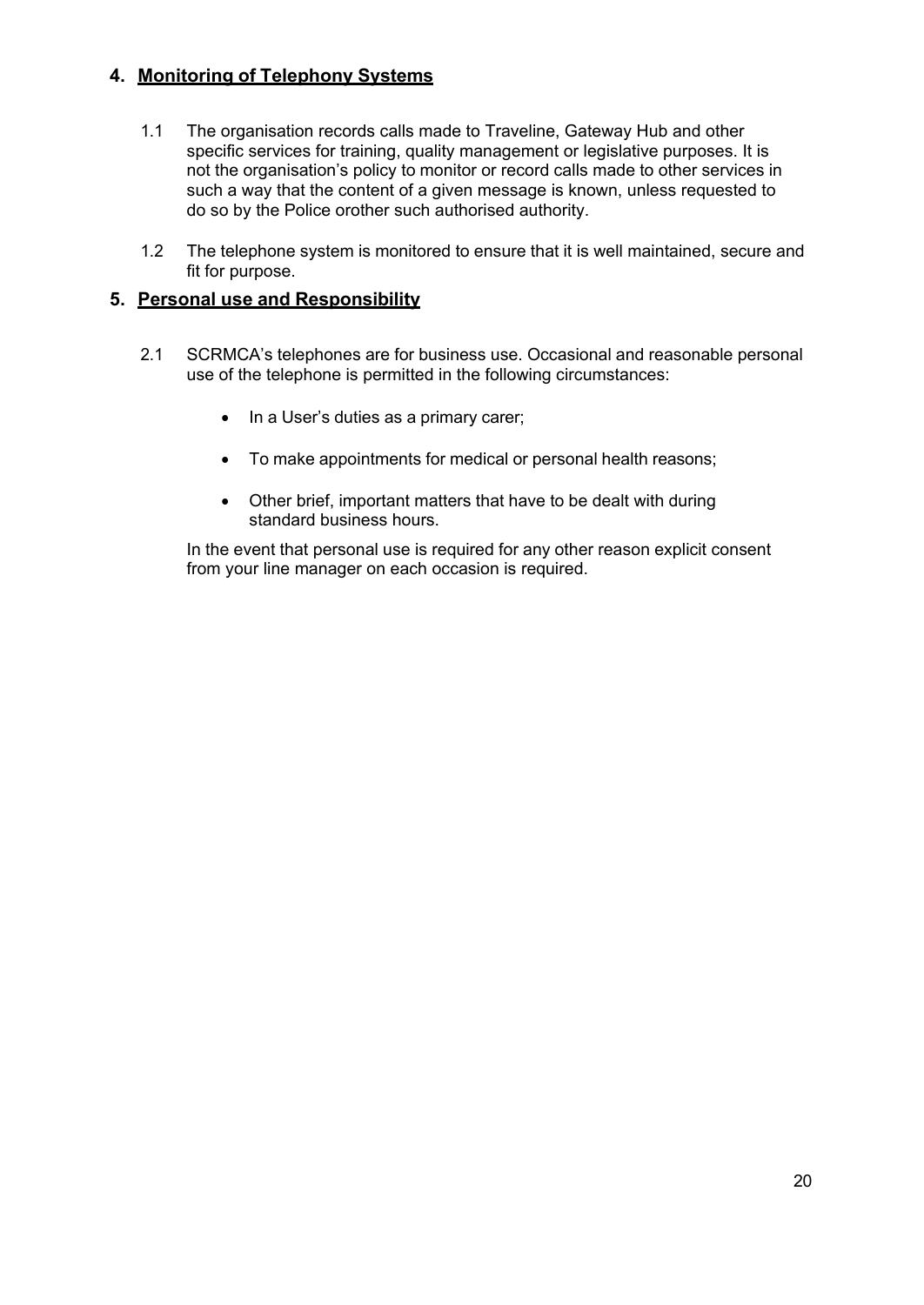# <span id="page-21-0"></span>**Mobile Working**

# <span id="page-21-1"></span>**1. General**

1.1. Increasingly IT systems and services are being securely configured so that Usersmay work from anywhere they can get internet connectivity. This flexibly helps with collaboration across different organisations and areas as well as supporting flexible working, home working and improved work life balance.

# <span id="page-21-2"></span>**2. Safety and Security**

- 2.1. The Information Technology department will ensure that all devices, systems and services they provide are configured to meet or exceed the security recommendations from the National Cyber Security Centre (NCSC) and are compliant with all relevant legislation.
- 2.2. Users are reminded that;
	- 2.2.1. when working externally to the organisation they should be even more vigilant with their personal security and ensure that their login credentials andelectronic devices are always kept safe.
	- 2.2.2.Special attention should be applied when accessing sensitive information, making sure that the screen of the device cannot be overlooked by nonauthorised people for example.

# <span id="page-21-3"></span>**3. International Travel**

- 3.1. In theory it is possible to work anywhere in the world where you can get an internet connection with the services the IT department provides however there can be issues with security, local intranet connectivity and mobile phone connectivity.
- 3.2. If you are travelling for business purposes and require access to your device and SCRMCA systems and services whilst you are away, you should contact the IT Department via the Service Desk as early as possible so that advice and guidance specific to your needs and travel arrangements as well as any device modifications needed to work in the destination country can be made.

# <span id="page-21-4"></span>**4. Emergency**

4.1. Should any User suspect or discover that their device or credentials have been compromised in any way including being lost or stolen they should first ensure that they themselves are safe from harm, then contact the Service Desk so that the device can be remotely disabled.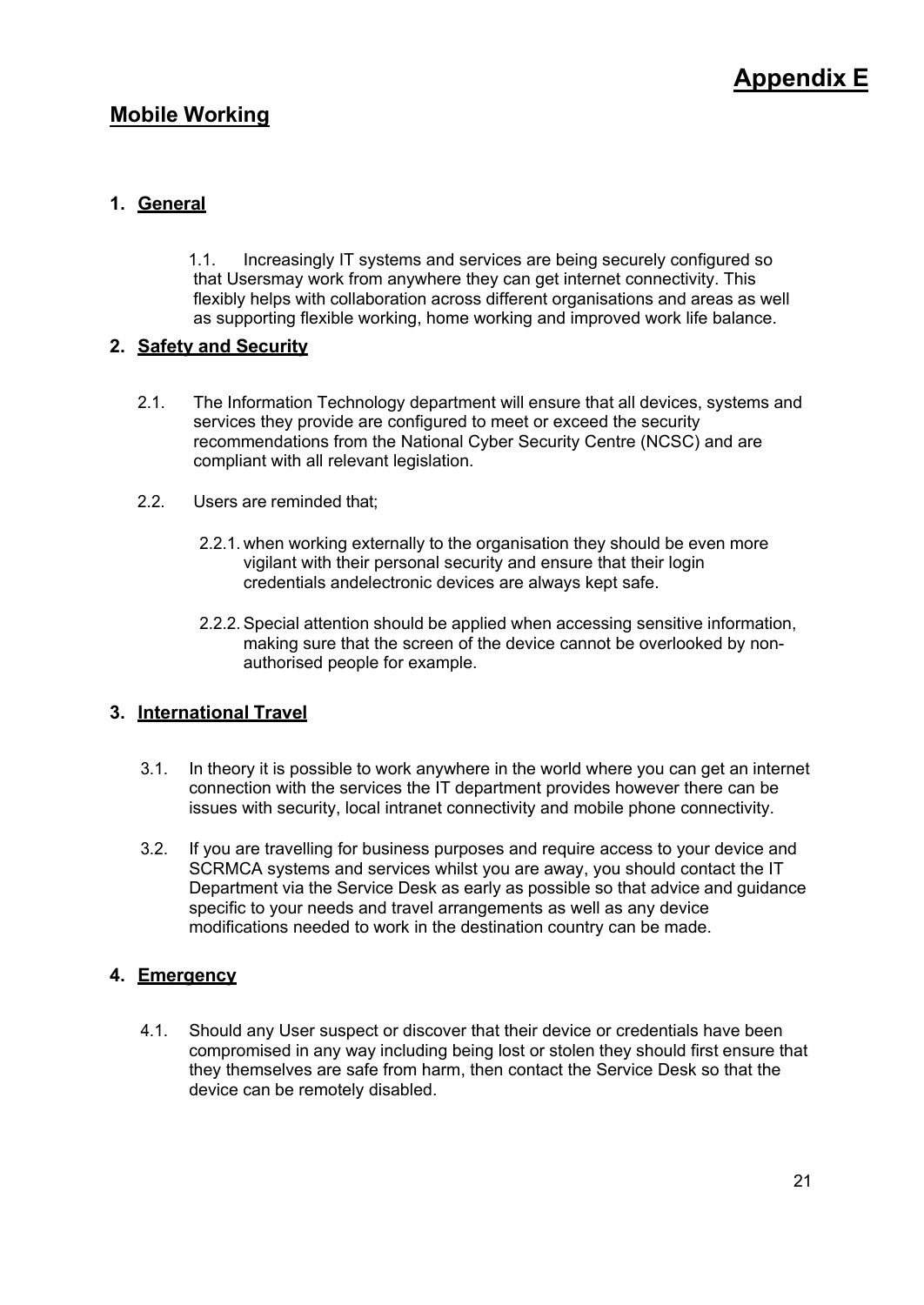# <span id="page-22-0"></span>**Social Media**

# <span id="page-22-1"></span>**1. General**

- 1.1. Social Media is an essential tool in today's digital world. SCRMCA use social media tools in a variety of ways to engage with staff and the public.
- 1.2. In addition to business use the majority of users will have personal social media systems and services they use.
- 1.3. All Users need to be mindful when using all social media of their responsibilities for their own behaviour and ensure they do not bring the organisation into disrepute.

#### <span id="page-22-2"></span>**2. Using social media sites in our name**

- 2.1. Only individuals who have been granted access to our official corporate social media accounts and permitted to post material on a social media in our name and on our behalf; any breach of this restriction will amount to potential gross misconduct.
- 2.2. All posting of materials must be in strict accordance with other SCRMCA policies and procedures including our Code of Conduct and Media Relations Policy.
- 2.3. The setting up of social media accounts of any sort purporting to be SCRMCA, Travel South Yorkshire or other public transport brand, or involvement in the management of such an account without the correct permission, will amount to potential gross misconduct.

#### <span id="page-22-3"></span>**3. Using work-related social media**

- 3.1. We recognise the importance of the internet in shaping public thinking about our organisation and our services, employees, partners and customers. We also recognise the importance of our employees joining in and helping shape industry conversation and direction through interaction in social media.
- 3.2. To avoid major mistakes and turning a well-meant social media comment into a reputational disaster, it is important that whilst you are permitted to interact on social media websites about industry developments and regulatory issues that we manage any potential risks through adopting a common-sense approach,
- 3.3. Before you include a link to a third-party website, check that any terms and conditions of that website permit you to link to it. All links must be done so that it is clear to the user that they have moved to the third party's website.
- 3.4. Be honest and open but be mindful of the impact your contribution might make to people's perceptions of us as an organisation. If you make a mistake in a contribution, be prompt in admitting and correcting it.

#### <span id="page-22-4"></span>**4. Personal use of social media sites**

4.1. We permit the incidental use of using SCRMCA systems to access social media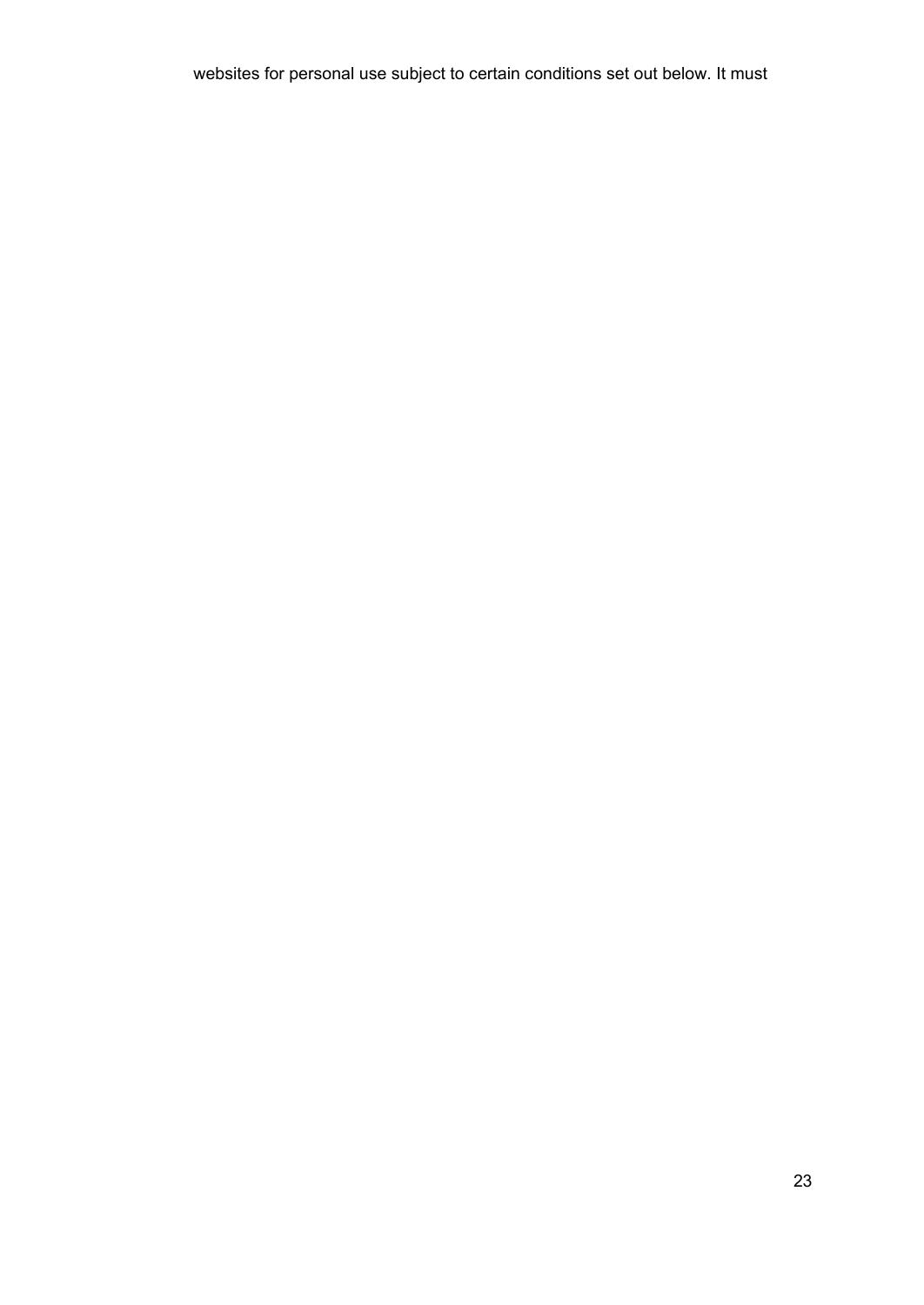neither be abused nor overused, and SCRMCA reserves the right to withdraw permission at any time.

- 4.2. you must not interfere with SCRMCA business or office commitments
- 4.3. you must comply with organisational policies

#### <span id="page-24-0"></span>**5. Rules for use of social media (Business and Personal)**

- 5.1. Whenever you use social media, you must adhere to the following general rules:
	- 5.1.1. Do not upload, forward or post a link that contains any abusive, obscene,discriminatory, harassing, derogatory or defamatory content.
	- 5.1.2. Any employee who feels that they have been harassed or bullied or are offended by material posted or uploaded by a colleague onto a social media website should inform their line manager or a member of the Human Resourcesteam.
	- 5.1.3. Never disclose commercially sensitive, anti-competitive, private or confidential information. If you are unsure whether the information you wish to share falls within one of these categories, you should discuss this with your linemanager.
	- 5.1.4. Do not upload, post or forward any content belonging to a third party unless you have that third party's consent. Posts that are made public are deemed to already have consent of that third-party owner,
	- 5.1.5. You are personally responsible for the content you publish or forward into social media tools — be aware that what you publish will be public for many years. You must not discuss colleagues, competitors, customers or suppliers without their prior approval and only if this information is already publiclyavailable and known to be accurate. You must not be critical of the SCRMCA and / or its partners regarding work related matters.
	- 5.1.6. Avoid publishing your contact details where they can be accessed and used widely by people you did not intend to see them, and never publish anyone else's contact details (colleagues, competitors, customers or suppliers) without their prior consent.
	- 5.1.7. In general, all users are expected to exercise discretion in their use of Social Media. You are individually responsible for what you do. It is yourbehaviour on social media including the content you post and forward thatmust be compatible with SCRCA values.
	- 5.2. Misuse of social media can, in certain circumstances, constitute a criminal offence or otherwise give rise to legal liability against you personally and the organisation. You must not behave in any way that will bring yourself or SCRMCA into disrepute.

#### <span id="page-24-1"></span>**6. Monitoring use of Social Media**

- 6.1. Employees should be aware that any use of social media (whether or not accessed for work purposes) may be monitored and, where breaches of this policy are found action may be taken under SCRMCA Disciplinary Procedures and may result in dismissal due to gross misconduct.
- 6.2. Where evidence of misuse is found we may undertake a more detailed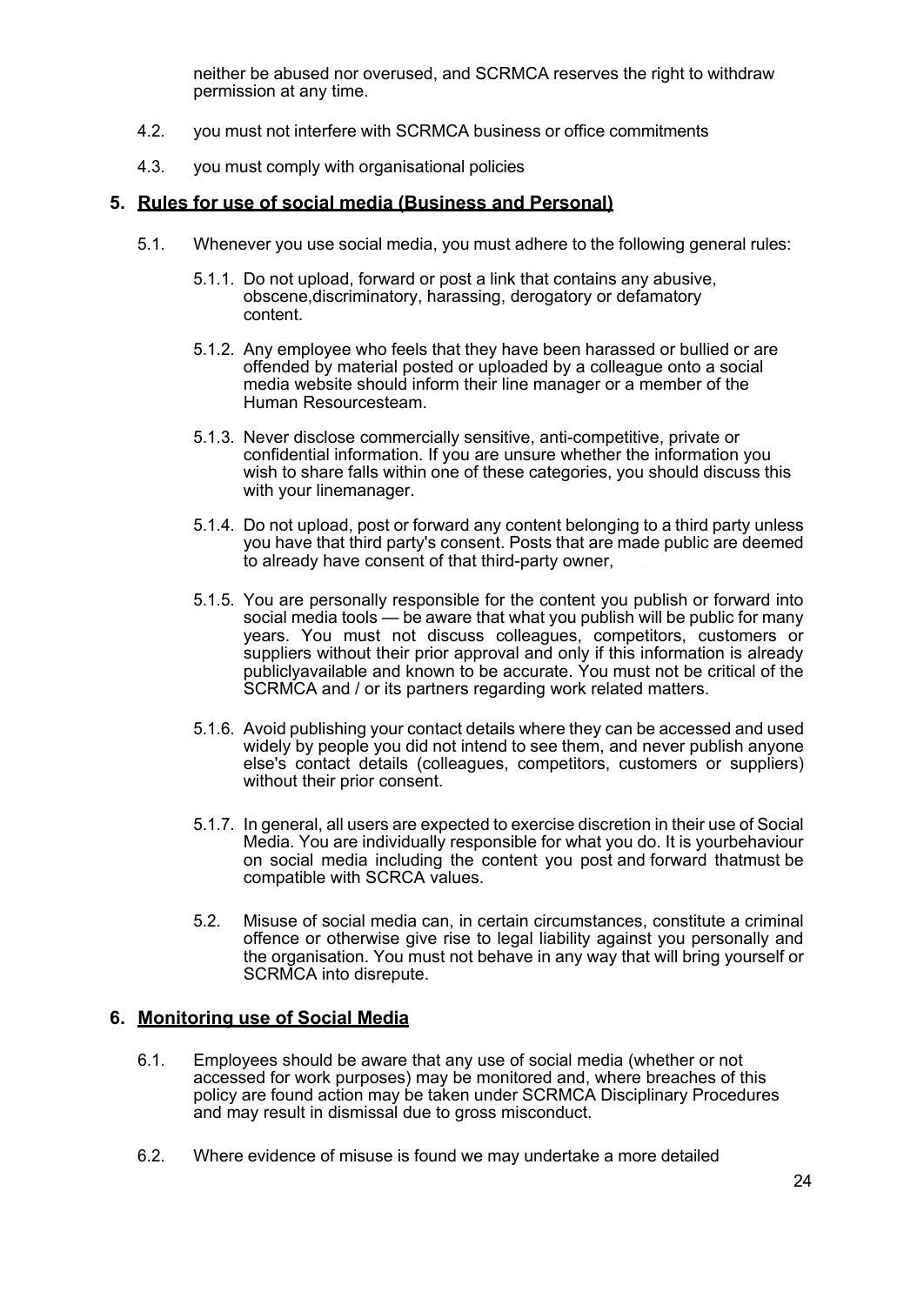investigation in accordance with our Disciplinary Procedure.

6.3. If you notice any use of social media by other users in breach of this policy pleasereport this to the Human Resources Team.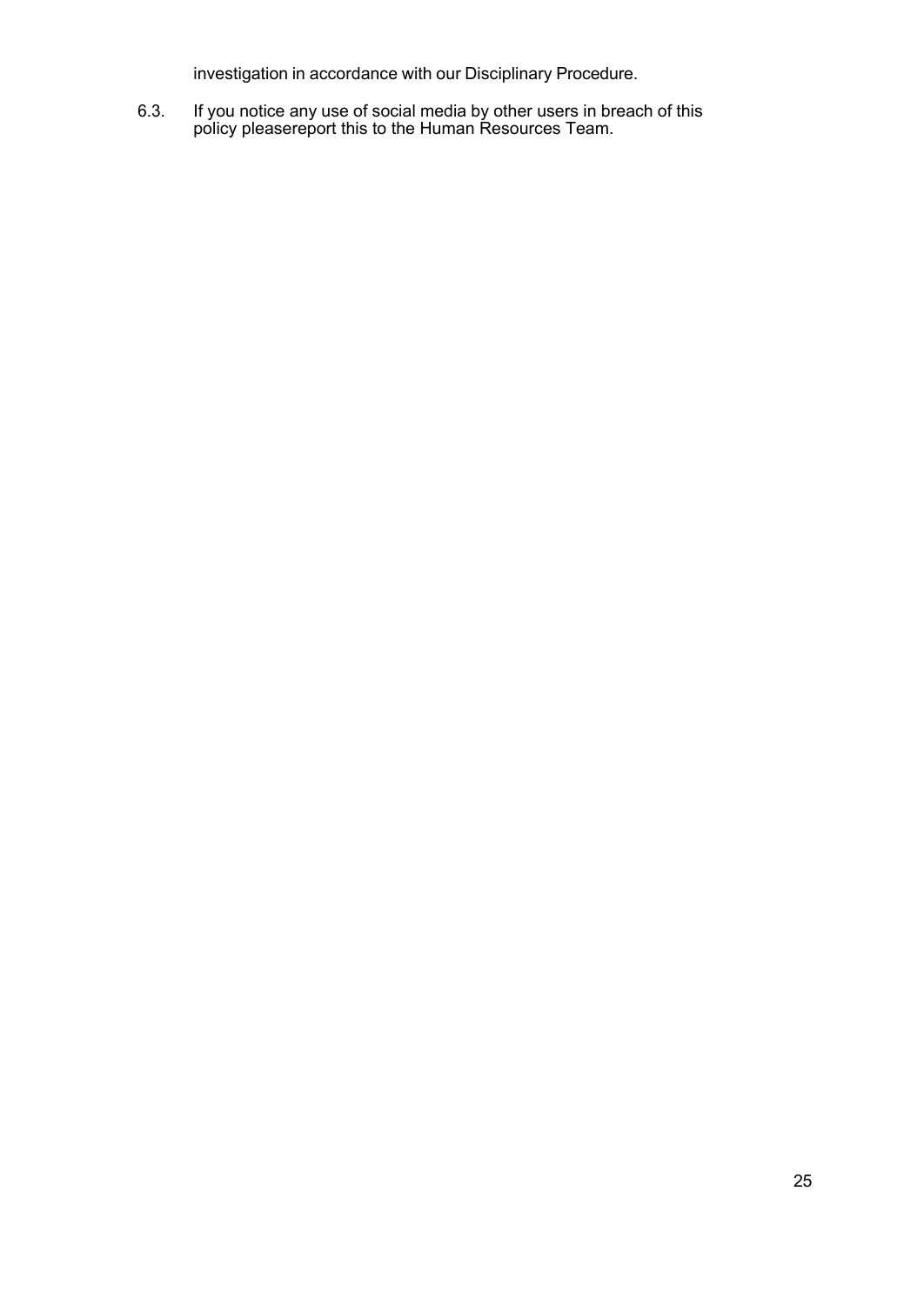# <span id="page-26-0"></span>**Transfer of Personal Data**

# <span id="page-26-1"></span>**1. General**

- 1.1. Anytransfer of personal data must be carried out in accordance with The Data Protection Act 2018 (DPA), the General Data Protection Regulations (GDPR), complying with organisational policies and following organisational guidance.
- 1.2. It is incumbent upon all Users of SCRCMA systems and services to not deliberately or inadvertently disclose personal data. To do so may lead to disciplinary procedures and could also involve legal proceedings depending on the circumstances of the breach.
- 1.3. Personal identifiable data is any data that can be used to uniquely identify a living individual. This includes data stored in Databases, Spreadsheets and Word Documents etc. More information about what constitutes personal identifiable data can be found in SCRMCA's Data Protection Policy available on the intranet.
- 1.4. Any data breaches must be reported to the Senior Information Risk Officer (SIRO) who may also inform the Information Commissioners Office (ICO) depending on the nature of the breach.

#### <span id="page-26-2"></span>**2. Record Types**

- 2.1. Paper Records include any hard copy documents e.g. application forms.
- 2.2. Electronic Records covers any personal identifiable data stored in Databases, Word and Excel documents, Emails etc.

# <span id="page-26-3"></span>**3. Transfer of Personal Data**

3.1. The transfer of personal data can be the process of passing on a single customer comment to an external organisation to the batch processing of thousands of records for marketing, mass mailing purposes etc. It can also include the transfer of personal documentation or work files that contain Personal Identifiable Data (PID).

# <span id="page-26-4"></span>**4. Batched or Bulk Transfer of Personal Data**

- 4.1. For these purposes batched or bulk data referrers to 5 or more individual records of Personal Identifiable Data.
- 4.2. Unless there is an approved secure business process in place for regular transfers of data, no employee shall transfer batched or bulk personal data without first having gained approval for the transfer by completing and submitting a Request for the Batched Transfer of Personal Identifiable Data form to the Head of Information Technology or nominated deputy and receiving confirmation that the transfer is acceptable.
- 4.3. The Head of IT or a nominated deputy must authorise all transfers or disclosures of bulk PID from SCRMCA.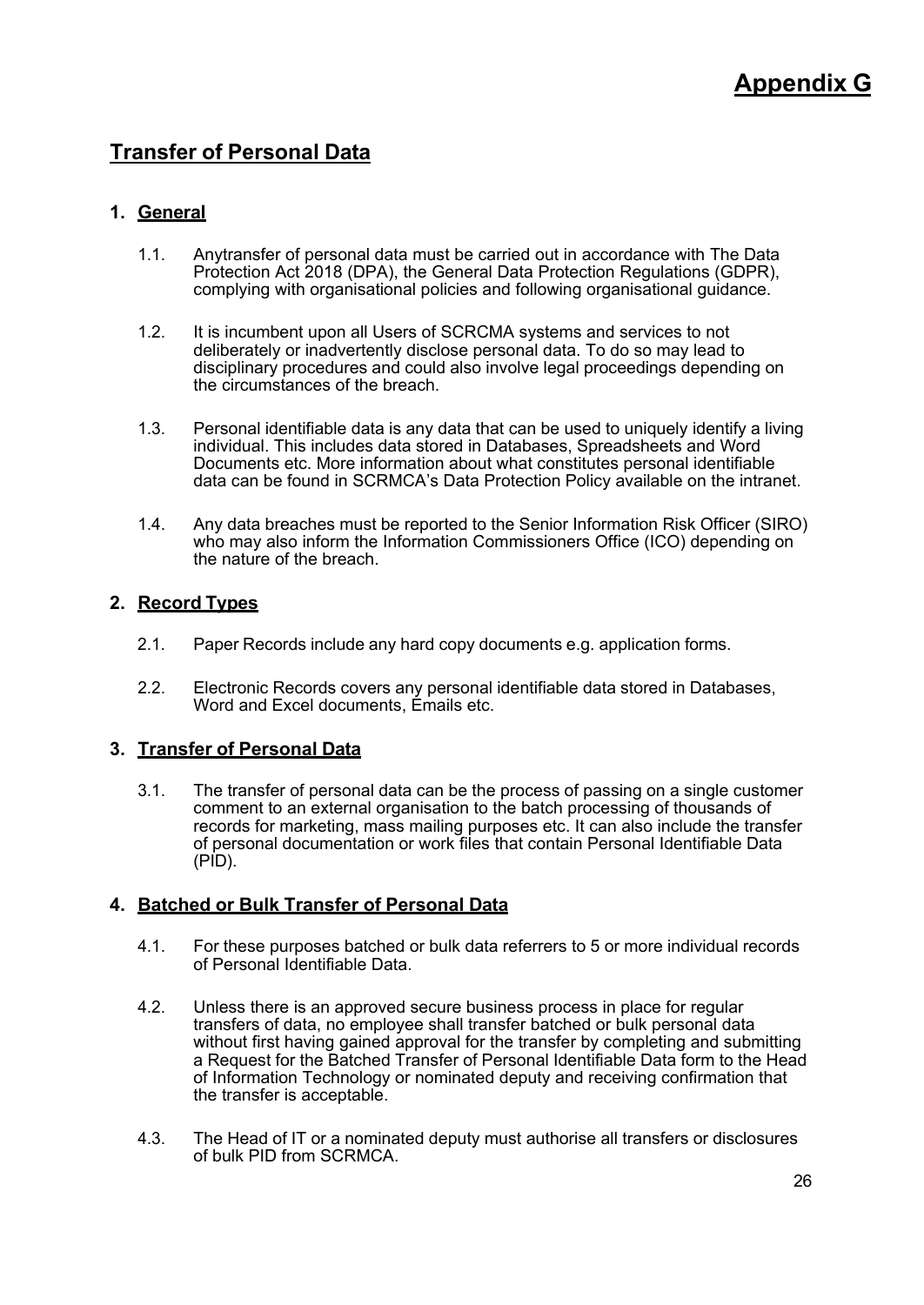- 4.4. If the transfer of the data is to take place on a regular basis then the process will need to be approved by the Head of IT or nominated deputy and it will be required to be followed every time that a transfer takes place.
- 4.5. The employee requesting the transfer of Personal Identifiable Data will be responsible for ensuring that the transfer request is justified and that the transfer takes place in a safe and secure manner.
- 4.6. The Head of IT or a nominated deputy can provide advice and support to help complete the process or to help with any individual issues or concerns about the sharing of Personal Data.
- 4.7. The employee who discloses or transfers the personal identifiable information will be responsible for ensuring that the Request for the Batched Transfer of Personal Identifiable Data form is completed and passed to the Head of IT or nominated deputy for final approval.
- 4.8. All transfers of Personal Identifiable Data must be made using a guaranteed transfer method which allows the tracking and tracing of the custody of the data at any given point during and after the transfer has taken place.

# <span id="page-27-0"></span>**5. Electronic Transfer Methods**

- 5.1. All transfers of Personal Identifiable Information must be made or sent using guaranteed methods of transfer as set out below.
- 5.2. Electronic Data transfer using FTP facilities preferably using Secure FTP (SFTP)
- 5.3. Secure Electronic delivery facilities provided as part of a system or application containing the data.
- 5.4. Secure Electronic data transfer tools provided by the IT department.
- 5.5. Each individual Personal Identifiable Data record must be marked with the date of export and the purpose for which it has been exported (Marketing etc.) and to whom the data has been supplied to.
- 5.6. Any files that contain Personal Identifiable Data must be encrypted using best practice algorithms with a strong password or passphrase using upper- and lower-case letters numbers and special characters. The password must not be included with the data set and the receiver of the Personal Identifiable Data will be notified of the password by a different method to the transfer of the data once they have been identified as the correct recipient and in possession of the encrypted data.
- 5.7. Proof of delivery must be received every time from the person or the organisation providing the delivery service, followed by confirmation of receipt verbally upon receipt from the intended recipient and written confirmation as soon as practicable.

# <span id="page-27-1"></span>**6. Failure of Transfer**

6.1. In the event of any failure or suspected potential failure of the chosen delivery process or due to a breach in the transfer process then the Data Breach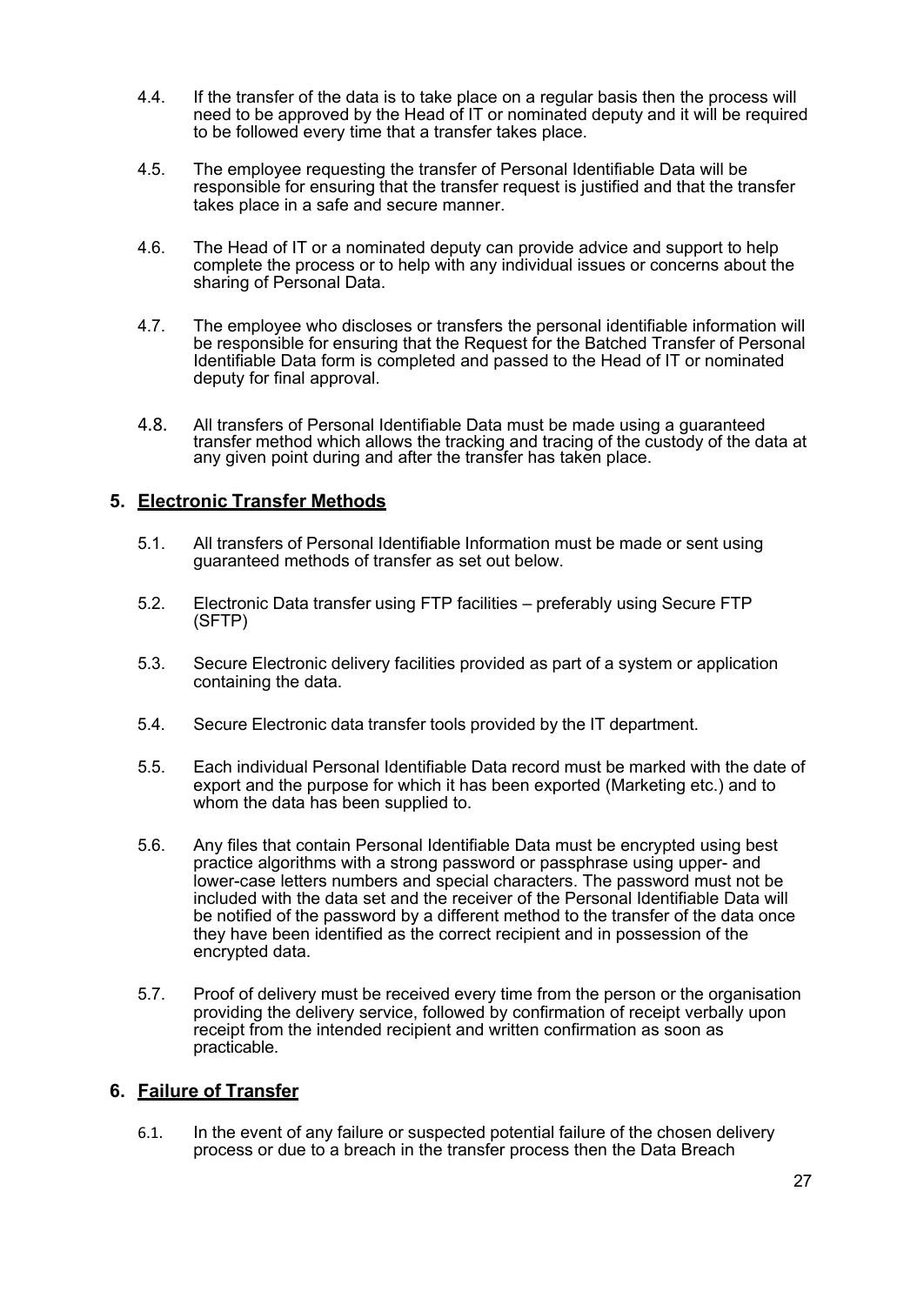Process should be followed